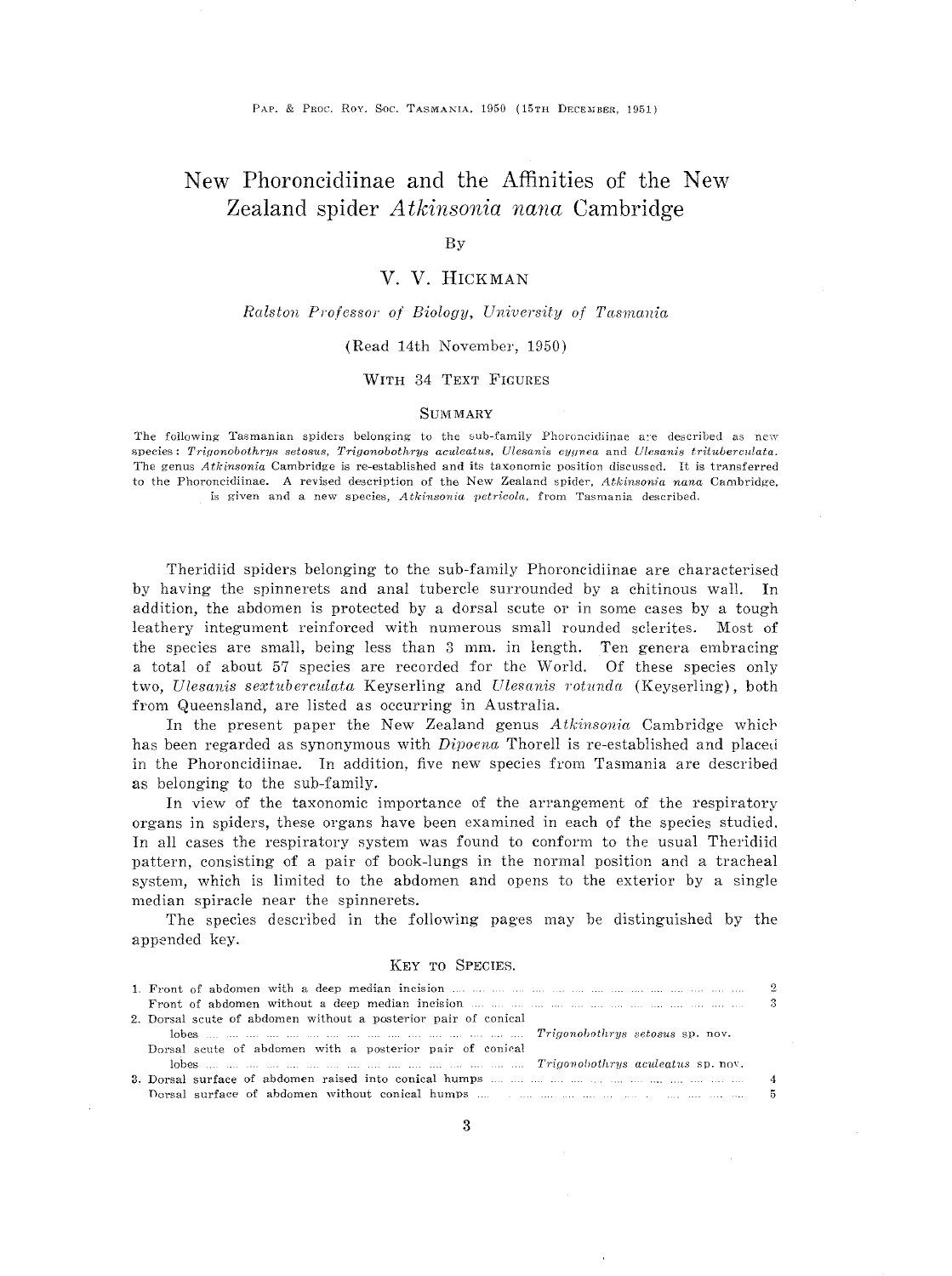| 4. Anterior margin of the abdomen forming an angle on each |  |
|------------------------------------------------------------|--|
|                                                            |  |
| Anterior margin of the abdomen not forming an angle        |  |
|                                                            |  |
| 5. Dorsal surface of abdomen convex and clothed with long  |  |
|                                                            |  |
| Dorsal surface of abdomen flat and clothed with short      |  |
|                                                            |  |
|                                                            |  |

## Genus Trigonobothrys Simon 1888

#### Trigonobothrys setosus sp. nov.

|--|

|                     |        |            |        |            | mm.       |        |
|---------------------|--------|------------|--------|------------|-----------|--------|
|                     |        |            |        |            | 1.624     |        |
|                     |        |            |        |            | 0.754     |        |
|                     |        |            |        |            | 0.638     |        |
|                     |        |            |        |            | $1 - 102$ |        |
|                     |        |            |        |            | 0.928     |        |
| Leg                 | Femur  | Patella    | Tibia  | Metatarsus | Tarsus    | Total  |
| $1$ and $2$ and $2$ | 0.4521 | 0.2329     | 0.3425 | 0.2877     | 0.2603    | 1.5755 |
| 2                   | 0.4521 | 0.2329     | 0.3151 | $0 - 2603$ | 0.2603    | 1.5207 |
| 3                   | 0.4110 | $0 - 2329$ | 0.3014 | 0.2466     | 0.2877    | 1.4796 |
| 4.11                | 6.5206 | 0.3014     | 0.4110 | 0.3288     | 0.3151    | 1.8769 |
| Palp                | 0.2740 | 0.1096     | 0.0822 | $\sim$     | 0.3425    | 0.8083 |

*CO/OW'* (in alcohol). Cephalothorax and appendages golden brown. Legs banded with dark-brown round the distal half of each femur, the base and middle of each tibia and the base of each metatarsus. The bands are more pronounced on the ventral than on the dorsal side. Abdomen golden brown above with three dark spots on each side and five in the middle. In some specimens the five middle spots merge into a central brown patch. The ventral surface and sides of the abdomen are golden brown.

*Carapace.* Slightly longer than wide, strongly convex, rounded at the sides. Head region narrow, high ana projecting over the clypeus (fig. 1). Thoracic groove deep and longitudinal. Cervical groove well defined. Radial grooves strongly marked and short, not reaching half way to the margin. Coarse erect bristles are present on the cephalic part and a few hairs in the ocular area. On the clypeus, round the margin of the carapace, between the radial grooves and behind the thoracic groove are a few minute hairs mounted on small granules.

*Eyes.* Eight, arranged in two rows. Viewed from above the front row appears strongly recurved and the posterior row very slightly recurved, almost straight. Ratio of eyes AME : ALE : PME : PLE =  $6:5:5:5$ . AME are mounted on a black tubercle and separated from each other by 5/6 of their diameter. They almost touch ALE. The lateral eyes are contiguous. PME separated from each other by once their diameter and from PLE by 3/5 of their diameter. The median ocular area is wider in front than behind in ratio 15 : 14. Its length is about equal to its posterior width. The height of the clypeus is about four and a half times the diameter of AME.

*Chelicerae.* Small, conical, clcthed with a few stiff hairs in front. Inner side oblique, without teeth but with a row of five setae. Fang not strongly curved (fig.  $2$ ).

*Maxillae.* Somewhat triangular, strongly converging in front of labium. Provided with a scopula at the apex and serrula on front margin.

*Labium.* Wider than long. Rounded in front and at the base.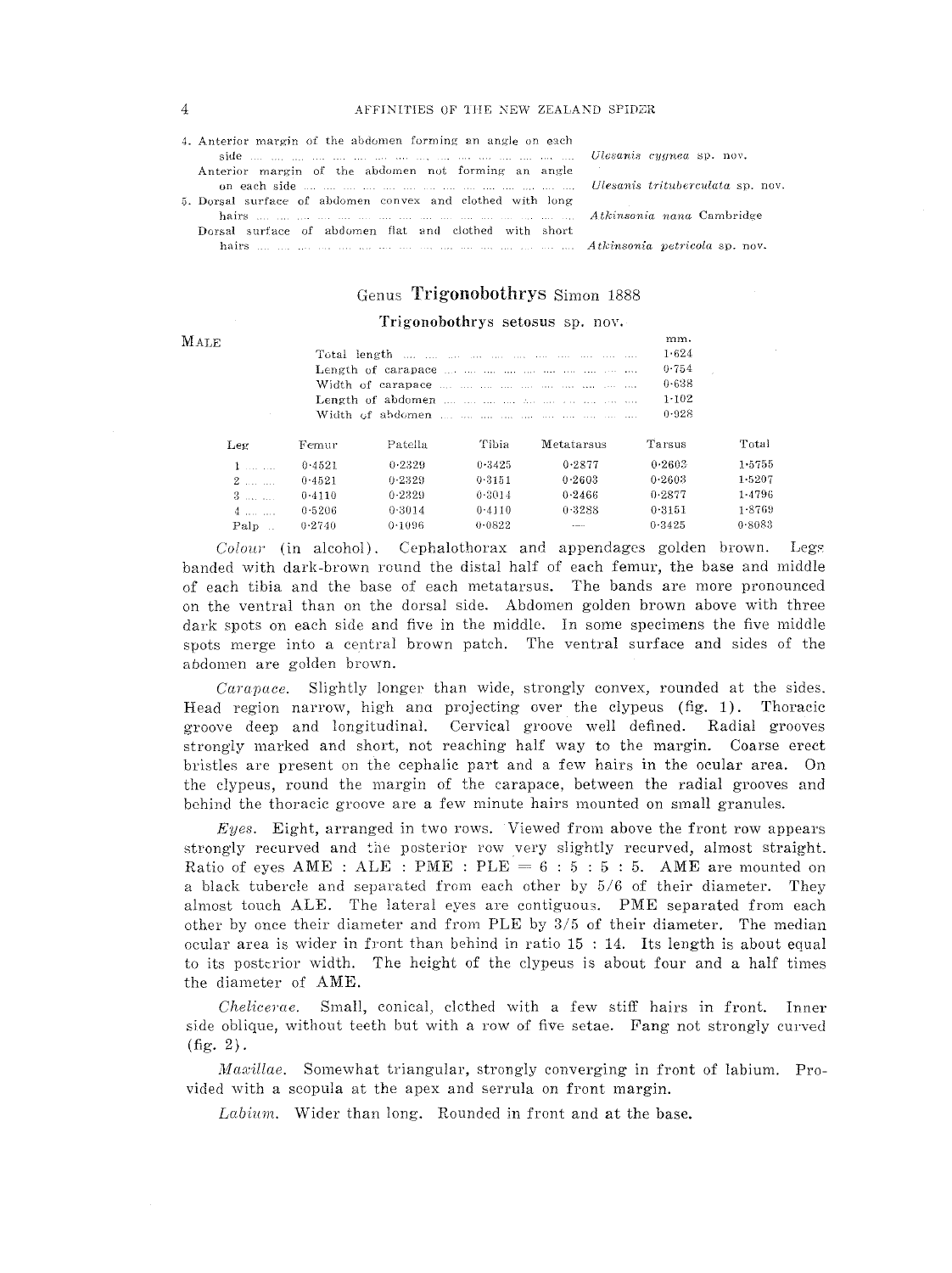*Sternum.* Shield-shape and as wide as long. Excavated in front round base of labium. Truncate posteriorly between the fourth coxae, which are widely separated. Surface slightly convex and lightly clothed with hairs arising from small tubercles. Margin rebordered.

*Legs.* 4.1.2.3. The first three pairs almost equal in length. The first and second tarsi and metatarsi stouter than the third and fourth. The first tarsi have a dense clothing of hairs on the ventral side near the apex. Elsewhere the clothing of hairs is light. On the dorsal side of each patella and tibia there are  $1 - 1$  stout bristles. There are three trichobothria on each tibia and one on the distal half of each metatarsus. A drum is present on the basal quatter of each tarsus. The upper tarsal claws are similar and provided with a single tooth near the apex. The lower claw is small, strongly bent and has one minute tooth. The comb on the fourth tarsi is composed of 5 or 6 barbed setae.

Palpi. Tarsus large and spoon-shaped. Tibia cup-shaped, narrow at the base, provided with a circlet of hairs and one trichobothrium. Patella small. No apophyses on any of the segments. The form of the genital bulb is shown in fig. 3. The embolus arises near the base of the cymbium, curves upwards and runs round the upper margin of the alveolus to end in a point immediately below the apex.

*Abdomen.* Somewhat heart-shaped (fig. 4). The dorsal surface is almost completely covered by a hard chitinous shield, only the tip of the abdomen and spinnerets being left uncovered. The front margin has a deep cleft in the middle, thus forming a rounded lobe on each side. These lobes are provided with erect spine-like setae, each of which arises from a small tubercle. Posteriorly the spine-like setae are replaced by finer setae and hairs. The dorsal shield curves downwards round the lateral margins so as partly to cover the sides of the abdomen. In front the ventral surface is covered by an epigastric scute, which incorporates a pair of elongated oval pulmonary sclerites. On each side the posterior margin of the scute is produced backward forming a notch in which lies the pulmonary spiracle. The posterior half of the ventral surface is partly covered by a rectangular ventral scute. Between this and the epigastric scute are several smaller rounded sclerites (fig. 5). The spinnerettes and anal tubercle are surrounded by a chitinous ring. On the ventral surface of the ring and near its posterior margin is a median transverse slit, which opens into the tracheal spiracle. Six spinnerets are present, the anterior pair being the largest. A colulus is absent.

| FEMALE                |        |         |        |            | mm.        |            |
|-----------------------|--------|---------|--------|------------|------------|------------|
|                       |        |         |        |            | $2 - 0.30$ |            |
|                       |        |         |        |            | 0.754      |            |
|                       |        |         |        |            | 0.667      |            |
|                       |        |         |        |            | 1.450      |            |
|                       |        |         |        |            | 1.160      |            |
| Leg                   | Femur  | Patella | Tibia  | Metatarsus | Tarsus     | Total      |
| $1 - \ldots - \ldots$ | 0.5617 | 0.2603  | 0.2836 | 0.3425     | 0.3425     | $1 - 8906$ |
| $2 \dots \dots$       | 0.5069 | 0.2740  | 0.3014 | 0.3014     | 0.3288     | 1.7125     |
| $3 - \dots - \dots$   | 0.4932 | 0.2740  | 0.3425 | 0.3014     | 0.3562     | 1.7673     |
| $4 \dots \dots$       | 0.6302 | 0.3699  | 0.4795 | 0.3973     | 0.3973     | 2.2742     |
| Palp                  | 0.1918 | 0.0959  | 0.1370 |            | 0.2192     | 0.6439     |

*Colour* (in alcehol). Golden brown like that of the male, but the head region is somewhat darker and the dorsal scute of the abdomen has a longitudinal brown area extending from the anterior cleft to the posterior margin. This merges with the five dark brown spots in the middle of the scute.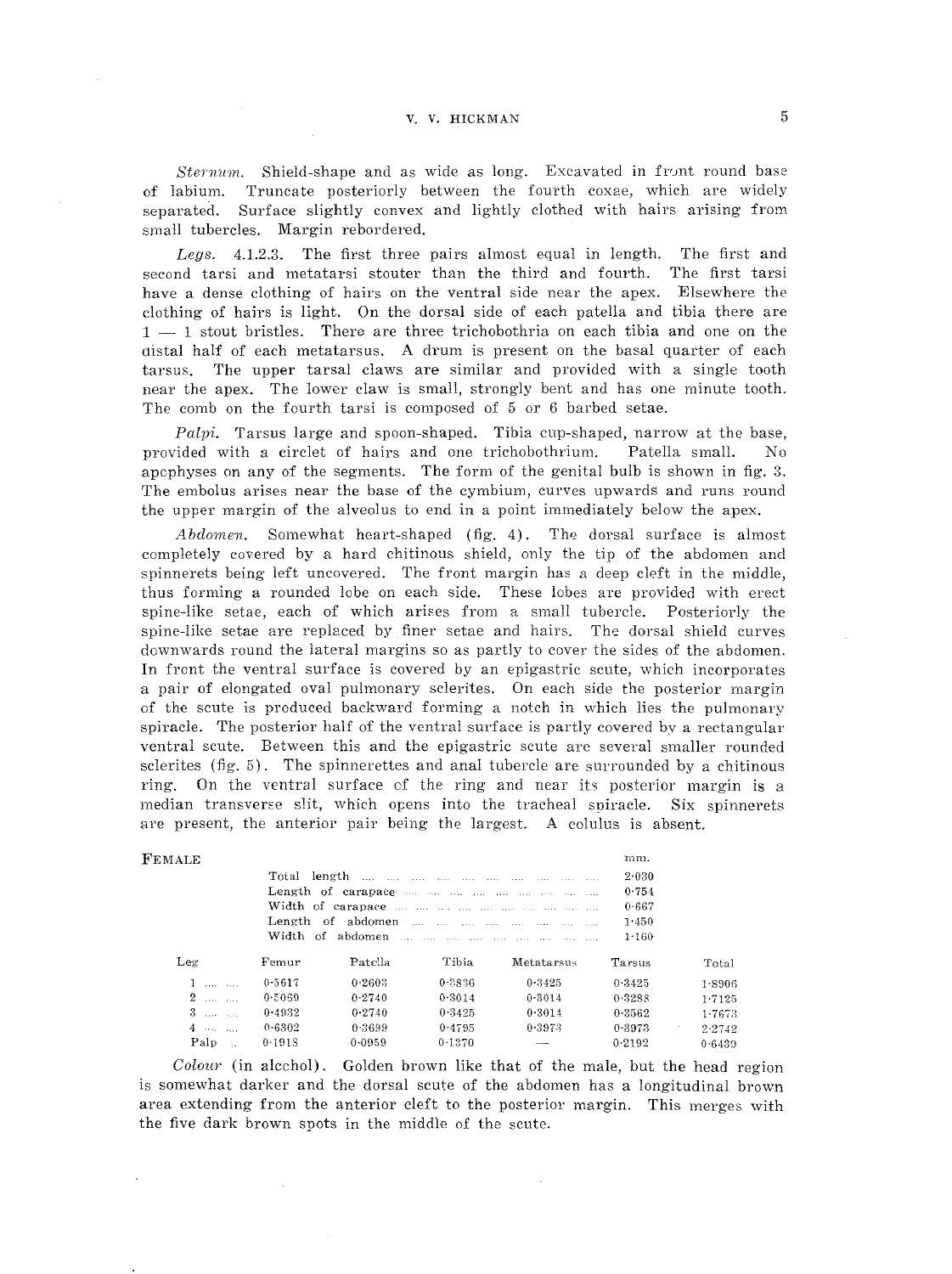*Carapace.* Resembles that of the male but lacks the strongly marked radial grooves.

*Eyes.* Equal in SIze. AME separated from each other by once their diameter and from ALE by 1/5 their diameter. Lateral eyes contiguous. PME separated from each other by once their diameter. Median ocular area almost square.

*Chelicerae, maxillae, labium and sternum as described for the male.* 

*Legs.* 4.1.3.2. Trichobothria, setae, claws and tarsal drum as in the male.

*Palpi.* The targus ends in a wide claw, which is somewhat spatulate in shape and is armed in front with  $7$  teeth (fig.  $6$ ). The claw is not unlike that of *Hadrotarsus ornatus* Hickman. No drum is present. The hairs on the under side of the segment are barbed. The tibia has a single trichobothrium.

Abdomen. Resembles that of the male, but the dorsal scute is relatively smaller and covers only the anterior two-thirds of the dorsal surface. The epigastric scute on the ventral side is also smaller than in the male and does not incorporate the pulmonary sclerites on either side. There is also no ventral scute behind the epigastric furrow but several small sclerites are present  $(fig. 7)$ . The epigynum occupies a large part of the epigastric scute. It has the form shown in fig. 8.

*Locality.* The type specimens were collected on the Domain, Hobart. The female was found 1st June, 1944, and the male in July, 1948. The spider also occurs at Trevallyn. Launccston. It is generally taken in grass tussocks or on the under side of stones.

## Trigonobothrys aculeatus sp. nov.

| MALE                |        |         |        |            | mm.       |            |
|---------------------|--------|---------|--------|------------|-----------|------------|
|                     |        |         |        |            | 1.914     |            |
|                     |        |         |        |            | 0.696     |            |
|                     |        |         |        |            | 0.696     |            |
|                     |        |         |        |            | $1 - 276$ |            |
|                     |        |         |        |            | 1.044     |            |
| Lex                 | Femur  | Patella | Tibia  | Metatarsus | Tarsus    | Total      |
| $1 - \dots - \dots$ | 0.5480 | 0.2740  | 0.4110 | 0.3973     | 0.2877    | 2.1180     |
| $2 \dots \dots$     | 0.5069 | 0.2603  | 0.3973 | 0.3699     | 0.3151    | 1.8495     |
| $3 \dots \dots$     | 0.4795 | 0.2466  | 0.3288 | 0.3425     | 0.3288    | 1.7262     |
|                     | 0.6165 | 0.3151  | 0.4795 | 0.4521     | 0.3425    | 2.2057     |
| Palp                | 0.3562 | 0.1370  | 0.0685 |            | 0.5069    | $1 - 0686$ |

*Colour* (in alcohol). Carapace, labium and sternum chocolate-brown. Legs yellowish banded with dark-brown. Chelicerae and maxillae yellowish-brown. Dorsal scute of abdomen dark chocolate-brown with a pair of narrow oblique goldenyellow stripes near the middle. In front of and behind these stripes are a few irregular yellowish spots. Sides of abdomen brown marked with cream. Ventral surface brown, the scutes being dark-brown. The spinnerets yellow.

*Carapace.* As wide as long. Rounded at the sides. Strongly convex and high. The head region forms a narrow rounded prominence, which projects over the clypeus (fig. 9). The dorsal surface somewhat granular and rugose but becoming smooth at the sides. Thoracic groove deep and longitudinal. Cervical and radial grooves deep and short. A few erect setae on the head region. Short hairs on the clypeus and dorsal surface of the carapace.

*Eyes.* Eight, arranged in two rows. Viewed from above the front row is strongly recurved and the posterior row almost straight. Ratio of eyes AME : ALE : PME : PLE =  $7:5:5:5$ . AME are separated from each other by 4/7 of their diameter and from ALE by 1/7 of their diameter. The lateral eyes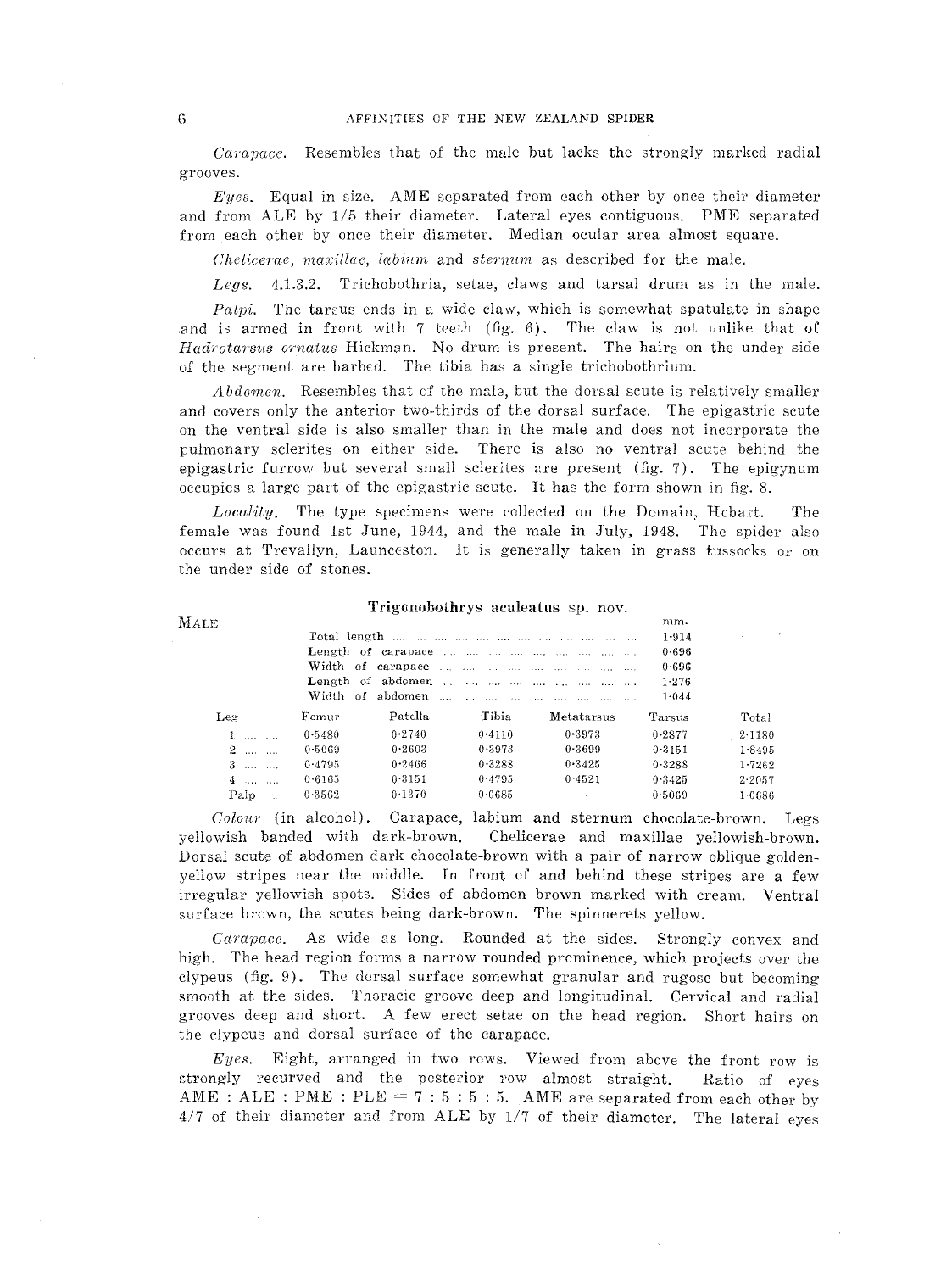

Trigonobethrys setosus sp. nov. Fig. 1: Carapace of male. Fig. 2: Chelicera of male. Fig. 3: Male palp. Fig. 4: Carapace and abdomen of male. Fig. 5: Scutes on ventral surface of abdomen of male. Fig. 6: Claw of female palp. Fig. 7: Scutes on ventral surface of abdomen of female. Fig. 8: Epigastric scute and epigynum of female.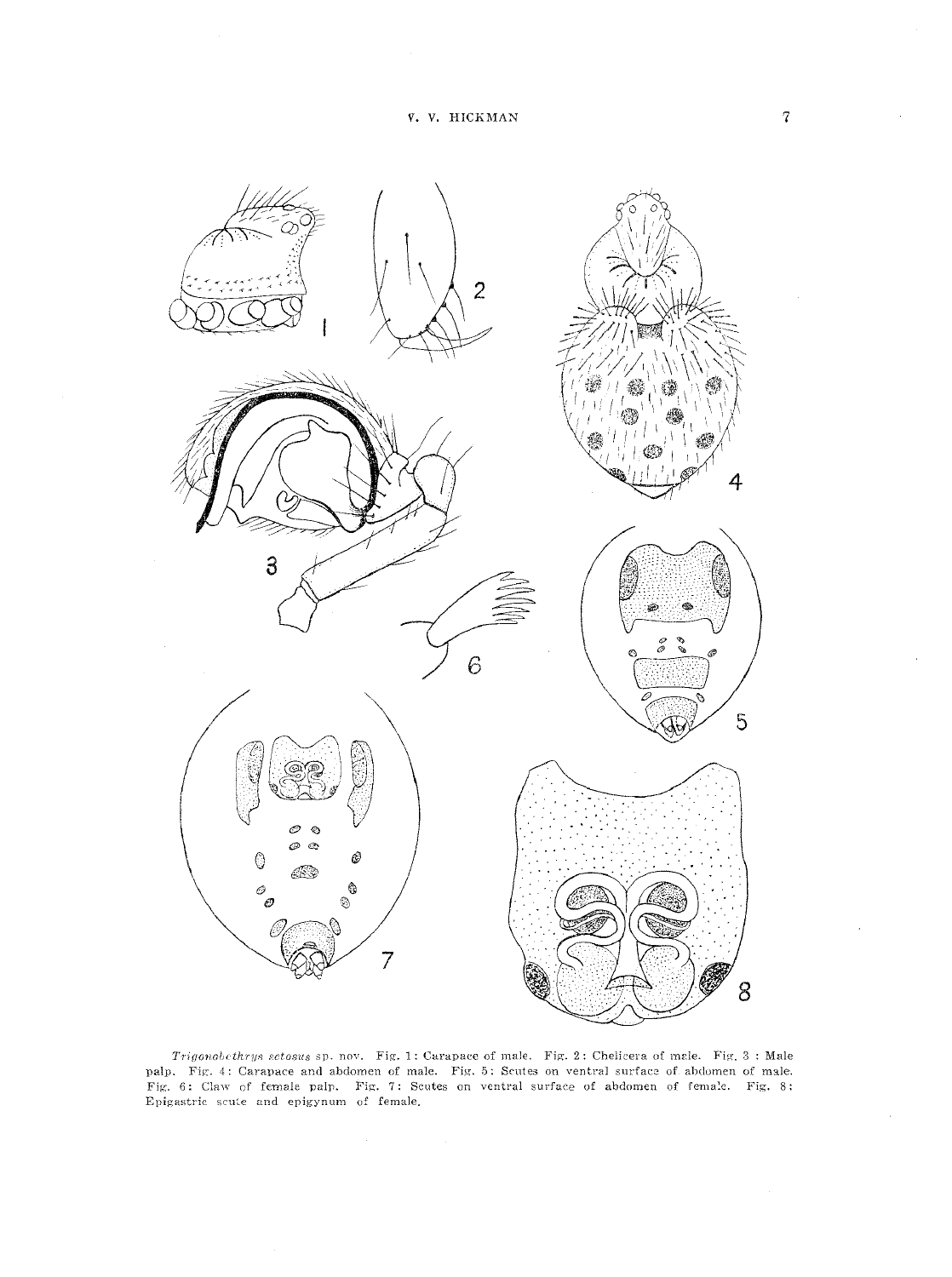are contiguous. PME are separated from each other and from PLE by about once their diameter. The median ocular area is wider in front than behind in ratio 17 : 14. Its length is equal to its width in front. The height of the clypeus is nearly five times the diameter of AME.

*Chelicerae.* Small and conical, clothed with a few hairs. Devoid of teeth and scopula but with a row of five stiff hairs along the oblique inner margin. Fang not strongly curved.

*Maxillae.* Converging to form an arch-like curve in front of labium. A scopula at the apex and a long well developed serrula on the curved anterior margin.

*Labium.* Rounded in front and at the base. Wider than long. Clothed with a few hairs.

*Sternum.* Shield-shaped, as wide as long and strongly convex. Truncate between the fourth coxae. Front margin excavated round base of labium. Lateral margins forming pointed projections between the bases of the coxae. Surface lightly clothed with hairs.

*Legs.* 4.1.2.3. Short and moderately stout. Lightly clothed with barbed hairs. On the under side of the first tarsi the hairs form a dense group near the apex. Metatarsi longer than tarsi. One basal and one apical bristle on each patella and  $1 - 1$  bristles on the dorsal side of each tibia. A single trichobothrium in the apical quarter of each metatarsus and four on each tibia. A small drum in the basal quarter of each tarsus. Three tarsal claws are present. The upper claws are similar and provided with a small tooth near the apex. The lower claw is strongly bent and also has one small tooth. The comb on the fourth tarsi is formed by a row of five barbed setae.

*Palpi.* Tarsal segment large and spoon-shaped (fig. 10). Tibia and patella short and without apophyses. A single trichobothrium is present on the tibia. Femur shorter than tarsus. The alveolus is large and occupies almost the whole of one side of the tarsus. The embolus arises from the genital bulb a short distance from the base and curves upward round the dorsal margin of the alveolus to end near the apex of the segment. The structure of the palp closely resembles that of the preceding species, *T. setosus,* but the tarsus is relatively larger and more rounded in outline and the origin of the embolus is not so close to the base of the segment.

*Abdomen.* Viewed from above the outline is somewhat rhomboidal, narrowed in front and pointed behind (fig. 11). The anterior three-quarters of the dorsal surface is covered by a hard scute, which is deeply incised on the front margin. Stiff spine-like setae are present on the front half of the dorsal surface and are especially prominent on each side of the median cleft. Two conical lobes, one on each side, arise near the postero-lateral angles of the dorsal scute. Between these lobes and the front of the abdomen are two pairs of small inconspicuous lobes. These are not readily seen from above but are clearly visible from the side. The lateral margins of the dorsal scute are bent downward so as partly to cover the sides of the abdomen. In front of the epigastric furrow the ventral surface is protected by a large epigastric scute, which incorporates the lung covers. The posterior lateral angles of the scute extend backwards forming a notch on each side to accommodate the pulmonary spiracle. Behind the epigastric scute is a narrow transverse sclerite bounding the posterior margin of the epigastric furrow. Immediately in front of the spinnerets is a small ventral sclerite, which extends upwards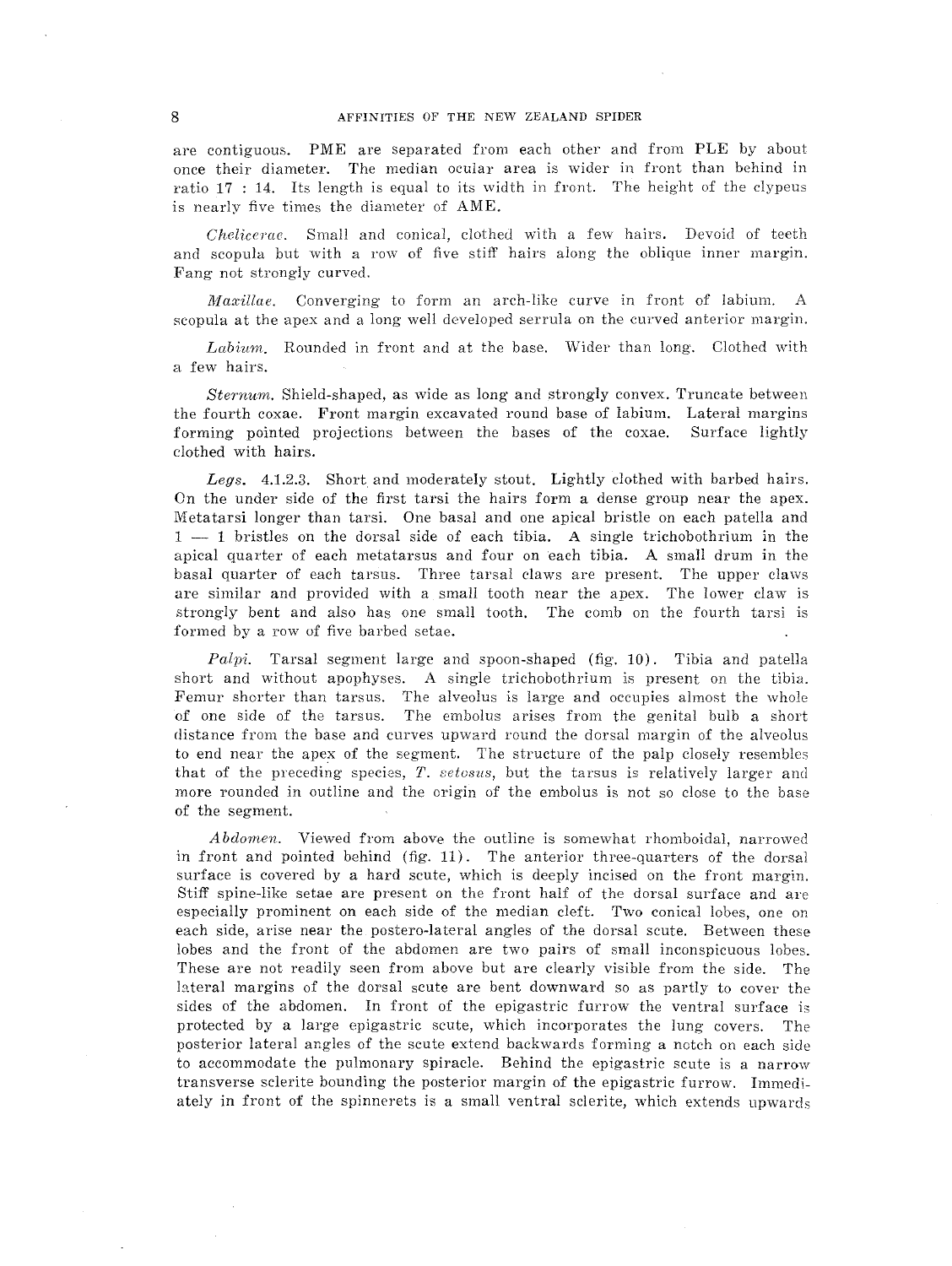

*Trigonobothrys aculeatus* sp. nov. Fig. 9: Carapace of male. Fig 10: Male palp. Fig. 11: Carapace and abdomen of male. Fig. 12: Claw of female palp. Fig. 13: Scutes on ventral surface of abdomen of female. Fig. 14: Epigastric scute anu epigynum of female.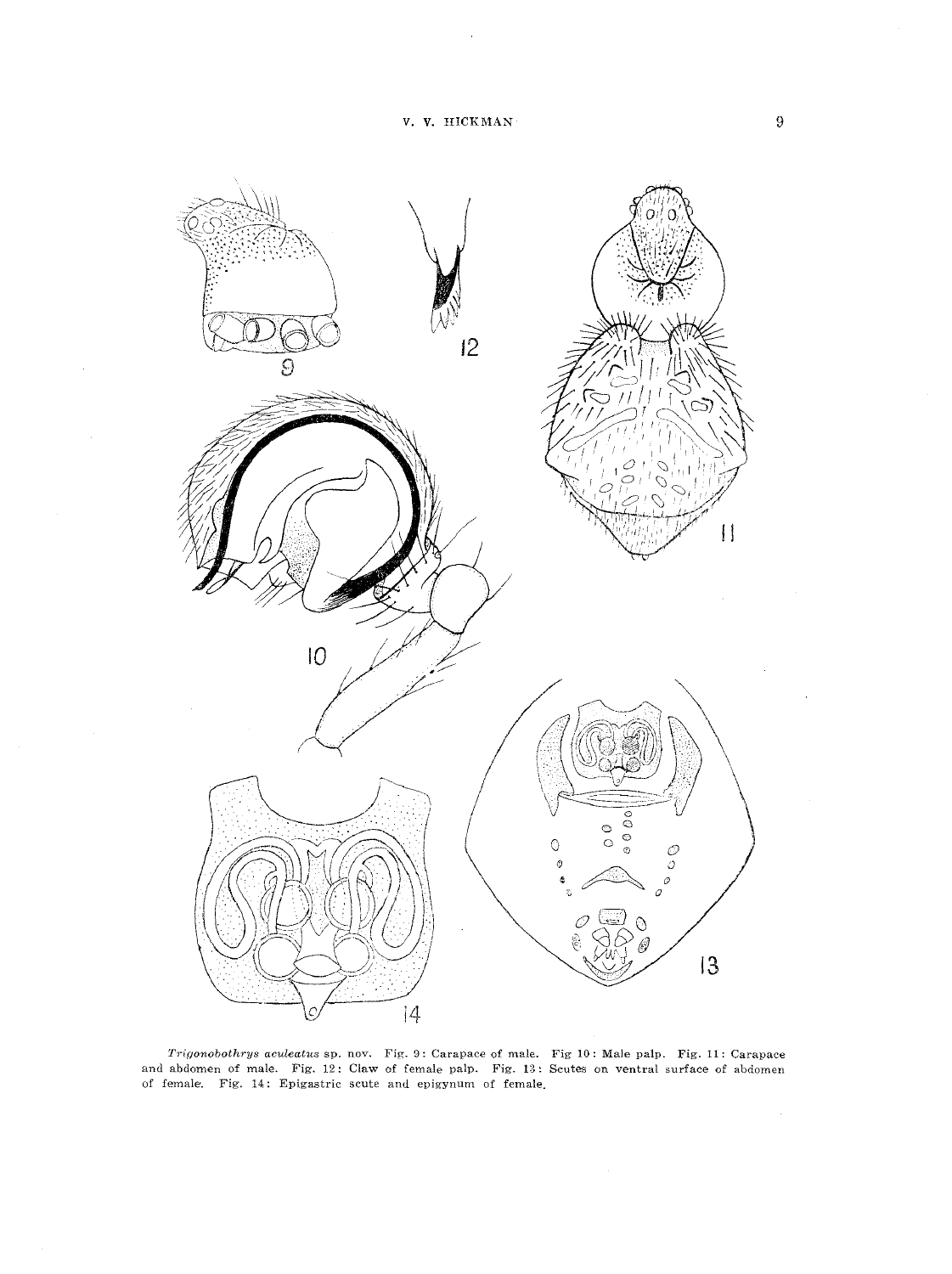#### 1U AFFINITIES OF' THE NEW ZEALAND SPIDER

on each side forming portion of the chitinous ring round the spinnerets. The ring is completed by a dorsal sclerite which extends downwards on each side to meet the ventral sclerite but does not fuse with it. Between the epigastric furrow and the spinnerets are four longitudinal rows of small rounded sclerites, two rows in the middle and one on each side. The tracheal spiracle is single and median. It is situated on the ventral sclerite immediately in front of the spinnerets. Six spinnerets are present but a colulus is absent.

| $F$ EMALE             |        |         |        |            | mm.        |        |
|-----------------------|--------|---------|--------|------------|------------|--------|
|                       |        |         |        |            | $2 - 0.30$ |        |
|                       |        |         |        |            | 0.754      |        |
|                       |        |         |        |            | 0.696      |        |
|                       |        |         |        |            | 1.276      |        |
|                       |        |         |        |            | 1.276      |        |
| Leg                   | Femur  | Patella | Tibia  | Metatarsus | Tarsus     | Total  |
| $1 - \ldots - \ldots$ | 0.5891 | 0.2740  | 0.4110 | 0.3836     | 0.2740     | 1.9317 |
| $2 \dots \dots$       | 0.5480 | 0.2603  | 0.3562 | 0.3562     | 0.2877     | 1.8084 |
| $3 \dots \dots$       | 0.5069 | 0.2603  | 0.3151 | 0.3425     | 0.2877     | 1.7125 |
| $4 \dots \dots$       | 0.6850 | 0.3425  | 0.4795 | 0.4795     | 0.3014     | 2.2879 |
| Palp<br>$\sim$        | 0.2055 | 0.0685  | 0.1370 |            | 0.2466     | 0.6576 |
|                       |        |         |        |            |            |        |

Coloration and general appearance as in the male.

*Carapace.* Not so strongly convex as in the male. Nor are the cervical and radial grooves so deeply marked.

*Eyes, chelieerae, maxillae, labiurn, sternum* and *legs* as in the male.

*Palpi\_* Small. Tarsus slightly longer than femur. Two bristles on dorsal side of patella. A single trichobothrium on basal half of tibia. Tarsal claw broad with five teeth on the prolateral (inner) margin (fig. 12). Tarsal drum absent.

*Abdomen.* The dorsal scute resembles that of the male in form and size. The epigastric scute, however, is smaller and does not incorporate the elongated lung covers situated on either side (fig. 13). The ventral scute is small and somewhat crescentic. The chitinous ring round the spinnerets is poorly developed and is composed of separate sclerites. Between the ventral scute and the epigastric furrow are four longitudinal rows of sclerites as in the male. Different specimens often show variations in the number of these sclerites and also in the extent to which the ventral scute and chitinous ring round the spinnerets are developed. The epigynum occupies almost the whole of the epigastric scute. In transparent preparations it has the form shown in fig. 14.

*Locality.* The type specimens, male and female, were collected on gorse at the Punch Bowl, Launceston, 23rd May, 1930. The species also occurs at East Risden. It is usually taken on low shrubs and grass tussocks but is sometimes found on the under side of stones.

*Trigonobothrys aculeatus* is readily distinguished from the preceding species, *T\_ setosus,* by the form of the abdomen. Both these species differ from *T. aheneus* Dyal (1935, p. 162), found in the Panjab, in having the front of the abdomen incised. They may also be distinguished from the West African species, *T. molle* Simon (1903, p. 75), in possessing a hard dorsal scute on *the* abdomen, and from *T. excisus* Simon (1888, p. 231), found in Madagascar, in the shape and nature of the dorsal scute.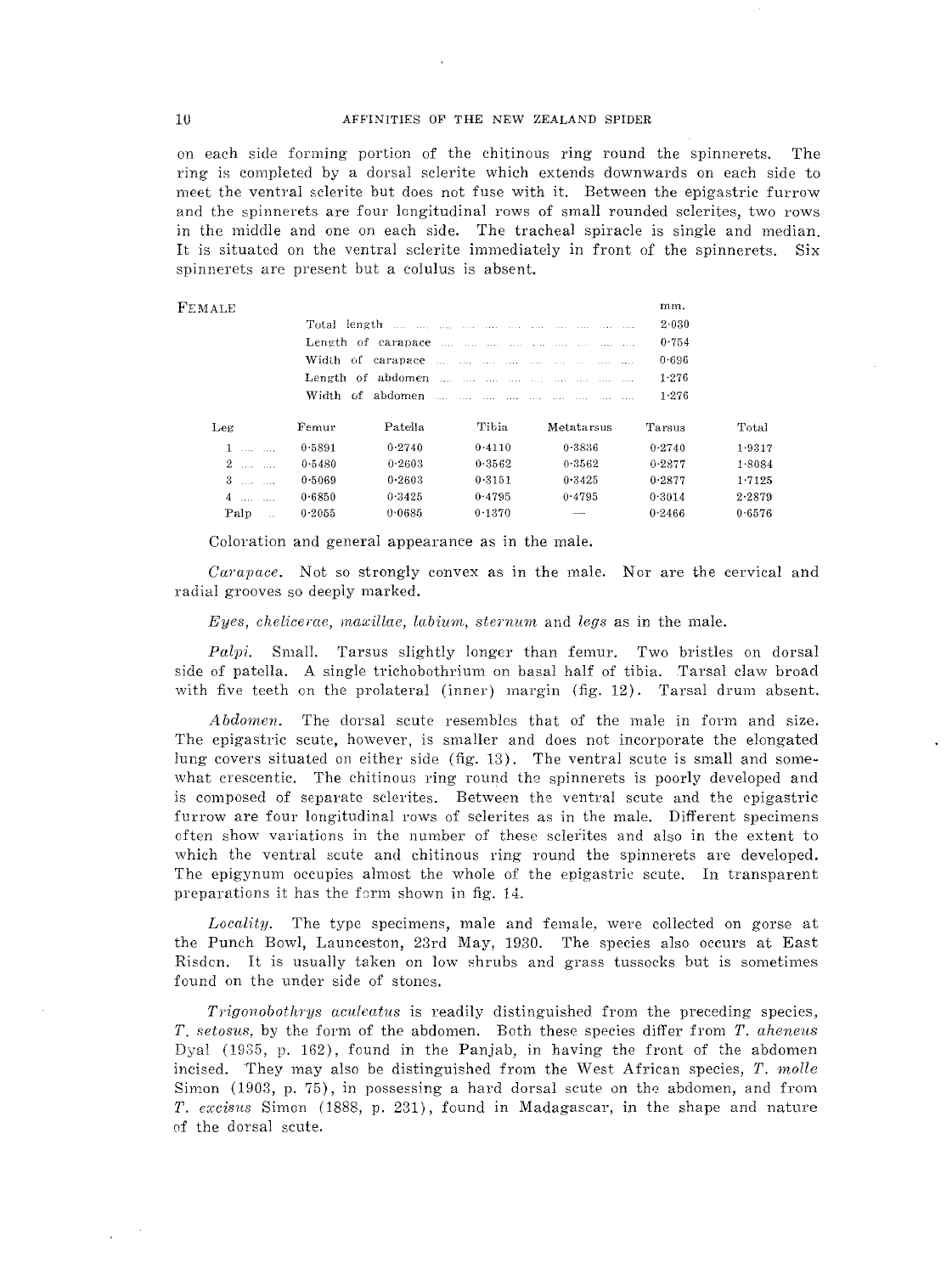#### V. V. HICKMAN

## Genus Ulesanis L. Koch, 1872

#### Ulesanis cygnea sp. nov.

| MALE              |        |         |        |            | mm.        |            |
|-------------------|--------|---------|--------|------------|------------|------------|
|                   |        |         |        |            | $1 - 7980$ |            |
|                   |        |         |        |            | 0.5480     |            |
|                   |        |         |        |            | 0.6576     |            |
|                   |        |         |        |            | 1.4385     |            |
|                   |        |         |        |            | $1 - 1234$ |            |
| Leg-              | Femur  | Patella | Tibia  | Metatarsus | Tarsus     | Total      |
| $1 - 1 - 1$       | 0.4795 | 0.2329  | 0.2740 | $0 - 2329$ | 0.2466     | 1.4659     |
| $2 - 2 - 2$       | 0.4110 | 0.2192  | 0.2329 | 0.2055     | 0.2603     | 1.3289     |
| $3 - 10 - 10$     | 0.3699 | 0.2055  | 0.2192 | 0.1918     | 0.2466     | $1 - 2330$ |
| $4 \ldots \ldots$ | 0.5206 | 0.2466  | 0.3288 | 0.2603     | 0.2877     | 1.6440     |
| $Palo$            | 0.3699 | 0.2055  | 0.0822 |            | 0.4932     | 1.1508     |

*COlour* (in alcohol). Carapace dark-brown, almost black, the median thoracic region, which is covered by the front of the abdomen, being paler. Legs and palpi yellowish, banded with dark-brown. Sternum, maxillae and labium darkbrown. Abdomen dark-brown with yellowish markings, especially at the anterolateral angles and on the sides. A rectangular yellow area on ventral surface in front of spinnerets. The dark-brown and yellow pigmentation varies in different specimens. In some cases dark-brown, in others yellow predominates.

*Carapace.* Short, slightly wider than long, narrowed in front, rounded at the sides and excavated on the posterior margin above the pedicle. The cephalic region is extended upwards into a long curved neck-like projection, which bends forward and overhangs the front margin. The length of this projection is not included in the measurement of the length of the carapace given above. The surface of the carapace is smooth, shining and hairless, except on the neck-like cephalic part, where a few hairs are present (fig. 15).

*Eyes.* Eight. Ratio of eyes  $\text{AME}: \text{ALE}: \text{PME}: \text{PLE} = 10:7:8:7$ . The AME are situated almost at the end of the cephalic projection and are separated from each other by 6/5 of their diameter. The lateral eyes are contiguous, ALE forming a straight transverse line with PME, from which they are separated by 1/2 the diameter of AME. The PME are separated from each other by 3/8 of their diameter and from AME by 3/2 times the diameter of AME. The median ocular area is wider in front than behind in ratio 11 : 8 and its length is greater than its anterior width in ratio 15 : 11.

*Chelicerae.* Small and conical. The furrow is short and transverse with a single blunt tooth on the promargin. Scopula absent. Fang stout and curved. In front the base of the paturon is extended upward under the clypeus as a long pointed precess (fig. 16).

*Maxillae.* Converging in front of labium. Provided with a scopula at the apex and a serrula on the front margin. Clothed with a few hairs.

*Labium.* Triangular. Almost twice as Wide as it is long. Furnished with a few hairs.

*Sternum.* Heart-shaped, longer than wide in ratio 10 : 9, flat, rebordered, with pointed marginal processes extending between the bases of the coxae. Posterior end truncate, the fourth coxae being widely separated. A few scattered hairs on the surface, which is slightly pitted and rugose. Below the lateral margins of the carapace the epimera are fused together to form a continuous band on each side.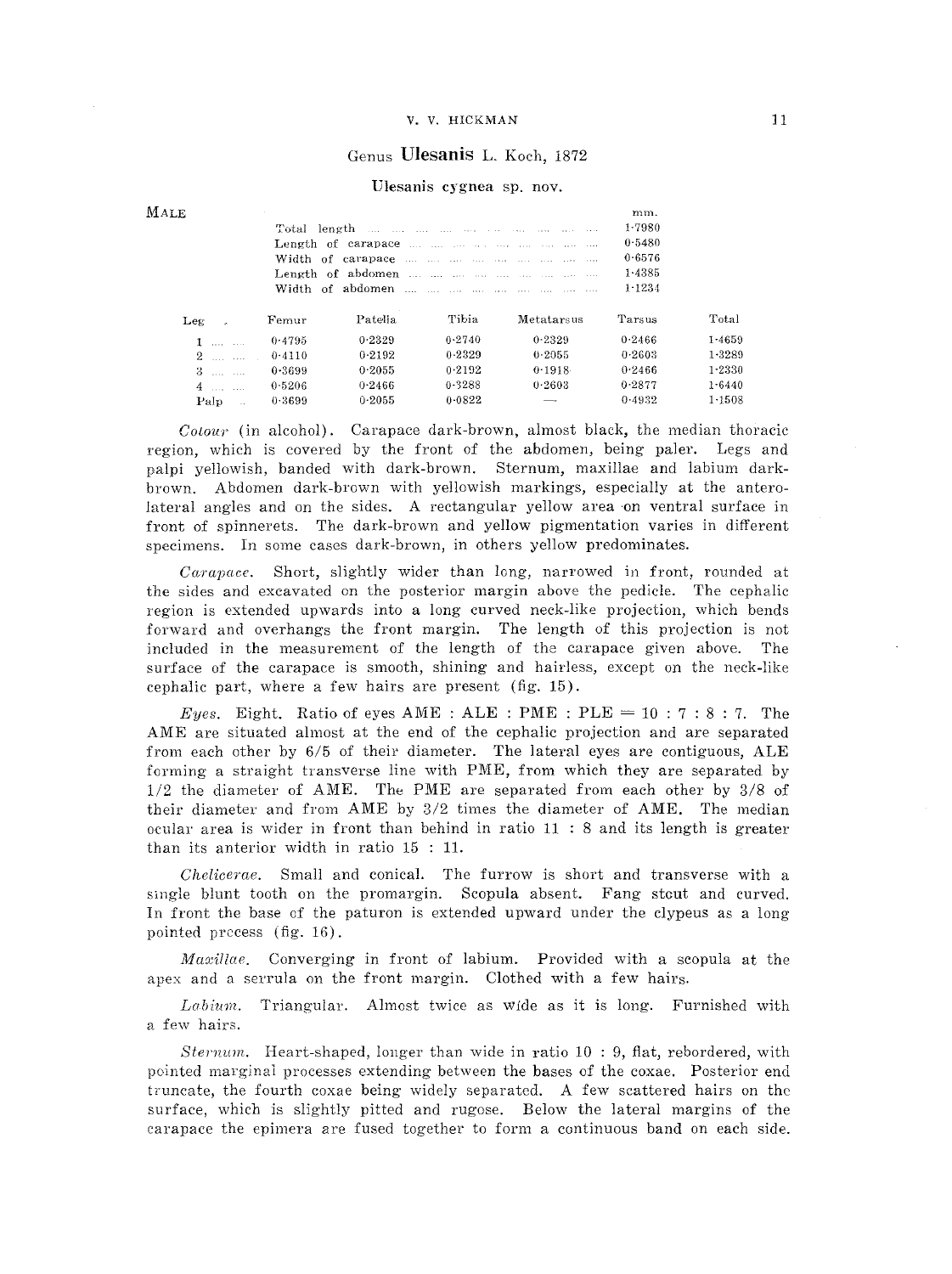*Leg8.* 4.1.2.3. Short and stout. Lightly clothed with hairs. Spines and scopulae absent. Three trichobothria on basal half of first and second tibia and four on the third and fourth tibia; one an the basal half of each metatarsus. Tarsi longer than metatarsi. Each tarsus has a drum situated in the basal quarter. Hairs on the tarsi are barbed. A tarsal comb formed of about six barbed hairs is present on the fourth tarsi. Three tarsal claws and setae forming accessory claws are present. The upper claws are similar and provided with three small teeth, which decrease in size towards the base. The lower claw is bent at a right angle and has one large and one small tooth.

*Palpi.* Tarsus large, narrow and longer than femur. The apex forms a hard black point devoid of hairs. The outer margin of the cymbium in the apical third gives rise to a hook-like process clothed with a few hairs and ending in a short curved spine. The embolus (fig. 17) arises on the outer side of the genital bulb. It curves upward, backward and downward passing under the base of the tarsus to the inner side, where it curves upward, forward and downward to end near the apex. On the inner side it is covered and protected by a transparent chitinous plate. The tibia is very short. It is provided with <sup>a</sup> circlet of hairs and <sup>a</sup> single trichobothrium.

*Abdomen.* The front of the abdomen overhangs the carapace as far forward as the base of the neck-like cephalic region. The integument is tough and leathery, being studded with numerous small oval setigerous sclerites. Across the middle of the dorsal surface is a recurved row of four conical humps, the median pair being larger than the outer pair. Behind these is a transverse row of three similar humps, the middle one being the largest on the abdomen. Immediately in front of the row of humps across the middle of the abdomen is a transverse row of six oval sclerites, which do not carry hairs. A second row of five similar sclerites is situated immediately in front of the posterior row of humps. The middle sclerite in this latter row being composed of two fused together. At the sides of the abdomen and above the spinnerets the integument forms a series of folds, which are reinforced with elongate chitinous sclerites. Posteriorly these form two transverse bars below the largo conical hump. On the ventral surface there is an epigastric scute, which Extends forward on each side of the pedicle but does not surround it. The pulmonary spiracles are situated, one on each side, in a notch on the posterior margin of the scute. The spinnerets, colulus and anal tubercle are surrounded by a wide chitinous ring. The tracheal spiracle is in the form of a median transverse slit on the ventral surface of the ring. The anterior spinnerets are larger than the others. The colulus is small and tipped with three setae.

| FEMALE                |        |         |        |            | mm.    |            |
|-----------------------|--------|---------|--------|------------|--------|------------|
|                       |        |         |        |            | 2.320  |            |
|                       |        |         |        |            | 0.808  |            |
|                       |        |         |        |            | 0.808  |            |
|                       |        |         |        |            | 2.088  |            |
|                       |        |         |        |            | 2.494  |            |
| Leg                   | Femur  | Patella | Tibia  | Metatarsus | Tarsus | Total      |
| $1 - \ldots - \ldots$ | 0.5480 | 0.2877  | 0.2877 | 0.2603     | 0.2466 | 1.6303     |
| $2 \ldots \ldots$     | 0.4795 | 0.2740  | 0.2603 | 0.2329     | 0.2603 | $1 - 5070$ |
| $3 \ldots \ldots$     | 0.4110 | 0.2740  | 0.2877 | 0.2466     | 0.2740 | 1.4933     |
| $4 \ldots \ldots$     | 0.6987 | 0.3151  | 0.4658 | 0.3562     | 0.3151 | 2.1509     |
| Palp                  | 0.2055 | 0.0959  | 0.1233 | ----       | 0.2055 | 0.6302     |

*Colou?'* (in alcohol). As in the male but some specimens are almost entirely black.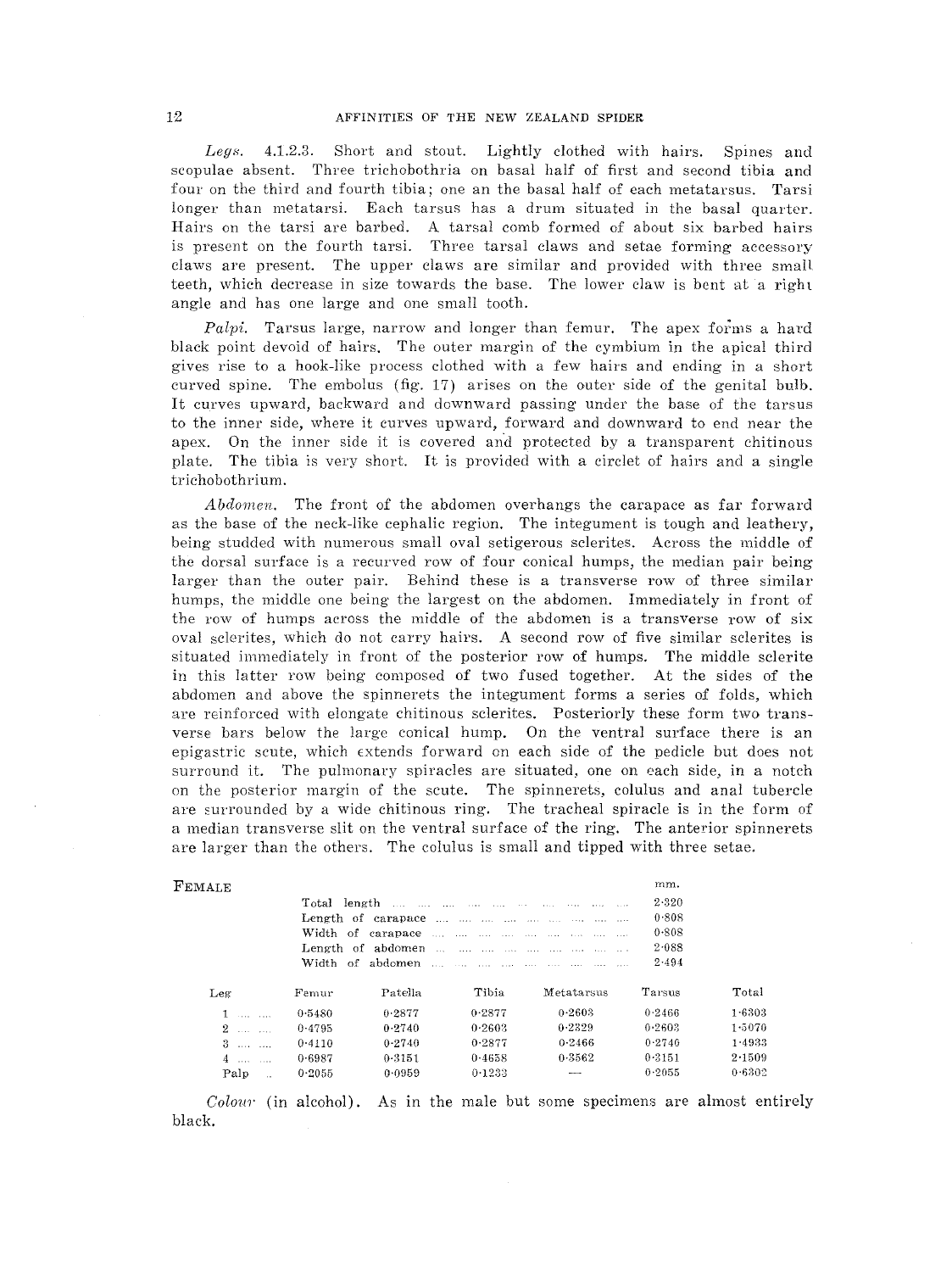

*Ulesan'is cygnea* sp. nov. Fig. 15: LuteraI view of male. Fig. 16: Chelicera of male. Fig:. 17: Male palp. Fig. 18: Carapace of female. Fig. 19: Dorsal view of female. Fig. 20: Egg-sac.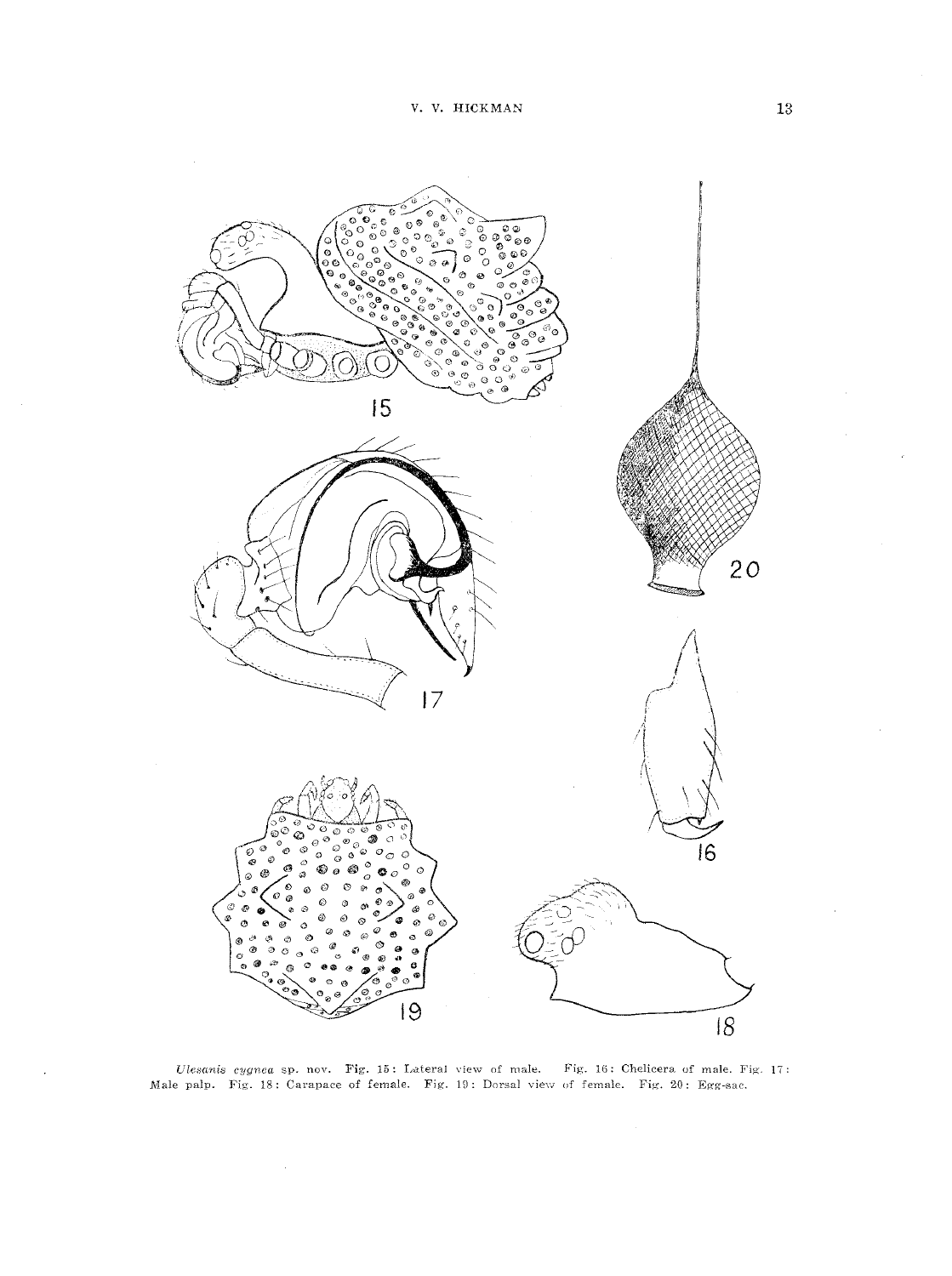*Carapace.* Rounded at the sides, narrow in front, convex and as wide as long. The cephalic region is elevated and slopes forward (fig. 18). Anteriorly it projects over the clypeus, but does not form a long neck-like structure as in the male.

*Eyes.* Eight. Ratio of eyes  $\overline{AME}$ :  $\overline{ALE}$ :  $\overline{PME}$ :  $\overline{PLE}$  = 7:5:6:6. The AME separated from each other and from ALE by 5/7 of their diameter. Lateral eyes contiguous. **PME** separated from each other and from **PLE** by 5/6 of their diameter. Median ocular area rectangular, longer than wide in ratio 18 : 17. Clypeus high and curved forward. Cephalic region lightly clothed with hair. Thoracic region smooth, shining and devoid of hair.

*Chelicerae, maxillae, labium, sternum* and *legs* as in male.

*Palpi.* Small. Tarsal segment without a drum. Clothed with barbed hairs. Claw absent. A single trichobothrium is present on the tibia.

*Abdomen.* Wider than long. When viewed from above it appears polygonal in outline (fig. 19). The front margin is almost straight. The anterior part of the abdomen overhangs the cephalothorax reaching as far forward as the head region. The integument is tough and leathery being strengthened with numerous rounded sclerites. Projecting on each side are four angular lobes or humps. Near the middle of the dorsal surface is a pair of large conical humps and behind these near the posterior margin is a single large median hump. The sides of the abdomen exhibit a series of folds as in the male. The ventral surface has a small epigastric scute, on each side of which is a narrow pulmonary plate. **In** surface view the epigynum has the form of a small median conical lobe on the posterior margin of the epigastric scute. Spinnerets, colulus and anal tubercle are surrounded by a chitinous ring.

*Locality.* The type specimens, male and female, were found together with other adult and immature forms on the under side of stones at Fern Tree, Mt. Wellington, Tasmania, on 25th August, 1947.

*Habits* and *Egg-sac.* The spider spins a small irregular web on the under side of stones. The egg-sac, which is pear-shaped, is made of golden brown silk (fig. 20). It is suspended from the under surface of a stone by a long thread composed of several strands. The wall of the egg-sac is tough and parchment like, but at the bottom there is a short tubular opening provided with a flange and closed with a diaphragm of soft silk, through which the young spiderlings make their escape. The sac measures 8'19 mm. long and 2'82 mm. in greatest diameter. The thread by which it is suspended varies in length from 6 mm. to 11 mm. One sac was found to contain 22 eggs. Each egg measures about 0'580 mm. in diameter. Two or three egg-sacs are sometimes found suspended close together.

#### **Ulesanis trituberculata** sp. nov.

| MALE                               |        |         |        |            | mm.        |           |
|------------------------------------|--------|---------|--------|------------|------------|-----------|
|                                    |        |         |        |            | $1 - 2056$ |           |
|                                    |        |         |        |            | 0.4658     |           |
|                                    |        |         |        |            | 0.4795     |           |
|                                    |        |         |        |            | 1.0960     |           |
|                                    |        |         |        |            | 0.8768     |           |
|                                    |        |         |        |            | $1 - 0960$ |           |
| Leg                                | Femur  | Patella | Tibia  | Metatarsus | Tarsus     | Total     |
| $1 - \ldots - \ldots$              | 0.3836 | 0.1918  | 0.2055 | 0-1918     | 0.2055     | 1.1782    |
| $2 \ldots \ldots$                  | 0.3562 | 0.1918  | 0.1918 | 0.1781     | 0.2055     | 1 1 2 3 4 |
| $3 \dots \dots$                    | 0.2740 | 0.1644  | 0.1781 | 0.1507     | 0.2192     | 0.9864    |
| $4 \dots \dots \dots \dots 0.4247$ |        | 0.2192  | 0.2740 | 0.2055     | 0.2466     | 1.3700    |
| Palp                               | 0.5014 | 0.1507  | 0.0685 |            | 0.2740     | 0.7946    |
|                                    |        |         |        |            |            |           |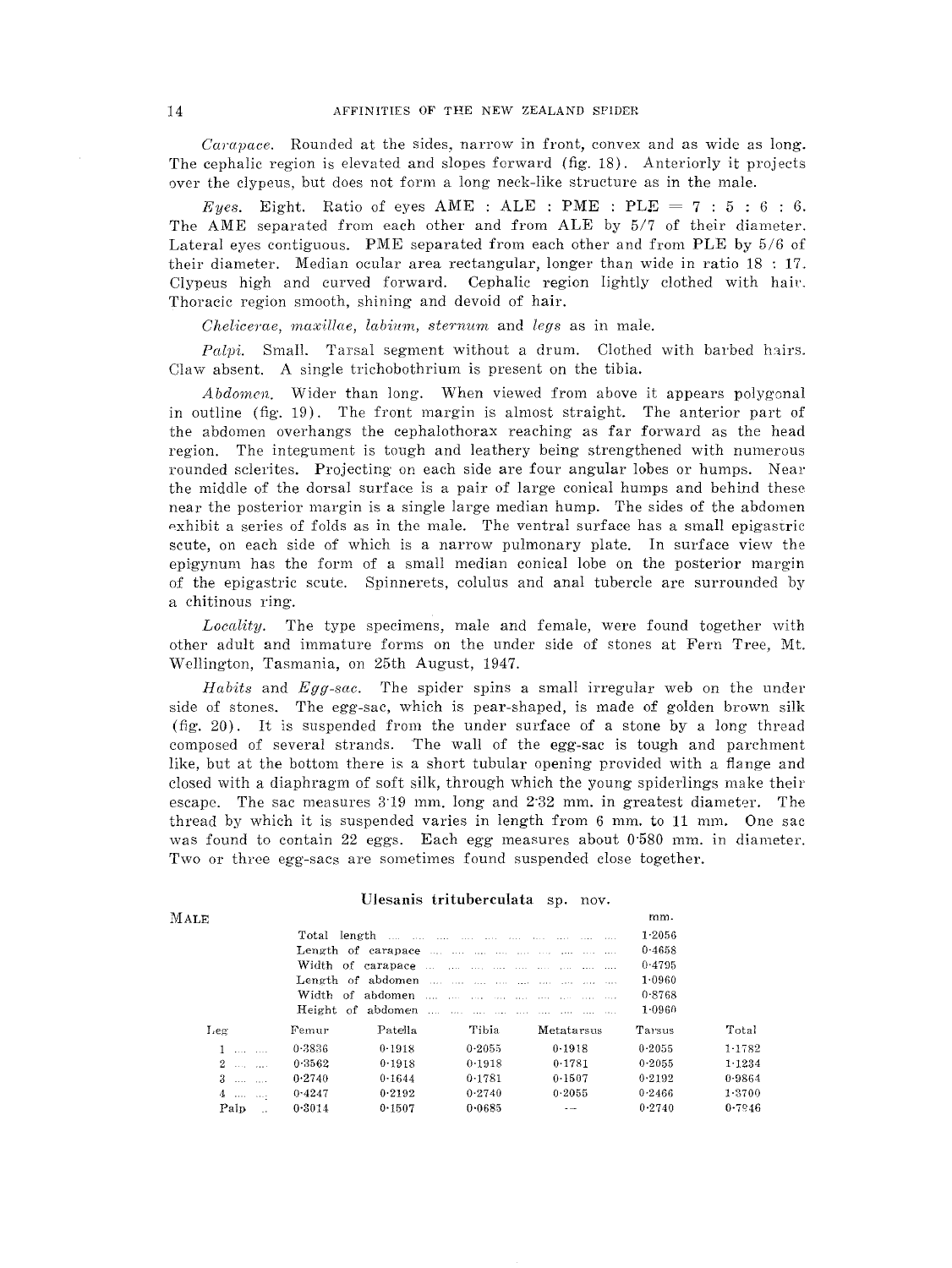*Colour* (in alcohol). Cephalothorax and appendages golden brown. Abdomen yellcwish with brown markings.

*Carapace.* Slightly wider than long. Narrowed in front and rounded at the sides. Head region high and produced into a neck-like projection, which is curved forward over the anterior margin (fig. 21). Clypeus high. Surface of carapace smooth, except the head region which is clothed with short hairs mounted on small granules. The epimera fused into a continuous band on each side below the margin of the carapace.

*Eyes.* Eight, carried on the neck-like projection, and arranged in two rows. Viewed from above the front row appears strongly recurved and the posterior row almost straight. Ratio of eyes AME : ALE : PME :  $PLE = 6 : 4 : 5 : 5$ . The AME are separated from each other by 5/6 of their diameter and from ALE by 1/2 of their diameter. The lateral eyes are contiguous. PME are separated from each other by once their diameter and from PLE by 3/5 of their diameter. The median ocular area is rectangular and longer than wide in ratio 17 : 15.

*Chelicerae.* Small, conical, parallel. Furrow transverse a single tooth on promargin near basal end of furrow. Fang short curved and stout. Scopula absent. In front the basal end of the paturon is produced upward under the clypeus as a long sharp process (fig. 22).

*Maxillae.* Triangular, converging in front of labium. A scopula at apex and a serrula on the front margin.

*Labium.* Triangular, wider than long in ratio 7 : 6 and clothed with about seven hairs.

*Sternum.* Heart-shaped, as wide as long, truncate posteriorly between the fourth coxae, which are widely separated. Surface clothed with a few hairs and not pitted.

*Legs.* 4.1.2.3. Short and stout, lightly clothed with hairs but devoid of spines. Tarsi longer than metatarsi. Three trichobothria on the basal half the first and second tibia and four on the third and fourth tibia, one on the basal half of each metatarsus. A drum is present on the basal quarter of each tarsus. Three tarsal claws and setae modified as accessory claws are present. The upper claws are similar and provided with three teeth. The lower claw is strongly bent and has two teeth. The comb on the fourth tarsi is formed by a row of five barbed setae.

*Palpi.* Tarsus shorter than femur, and produced into a hard point, devoid of hairs, at the apex. The retromargin of the cymbium forms a hook-like projection near the apex (fig. 23). Distally the genital bulb gives rise to a stout curved apophysis, the tip of which is near the apex of the tarsus and is provided with a dense group of small teeth on one side. The embolus is difficult to see and its course has not been followed. Tibia very short and cup-like. It has no apophyses but carries a single trichobothrium and a circlet of hairs.

*Abdmnen.* As high as it is long. In front it overhangs the carapace as far forward as the head region. Arising from the middle of the dorsal surface are two conical humps situated side by side, with a third slightly larger hump in a median position close behind them. The integument is tough and leathery. It has numerous small oval sclerites, which give to it a pitted appearance. Immediately in front of the middle pair of humps is a transverse row of six larger sclerites, and between the paired humps and the posterior median hump is a similar row of five sclerites. At the sides of the abdomen are three longitudinal folds, which are continuous above the spinnerets. In the grooves between the folds are narrow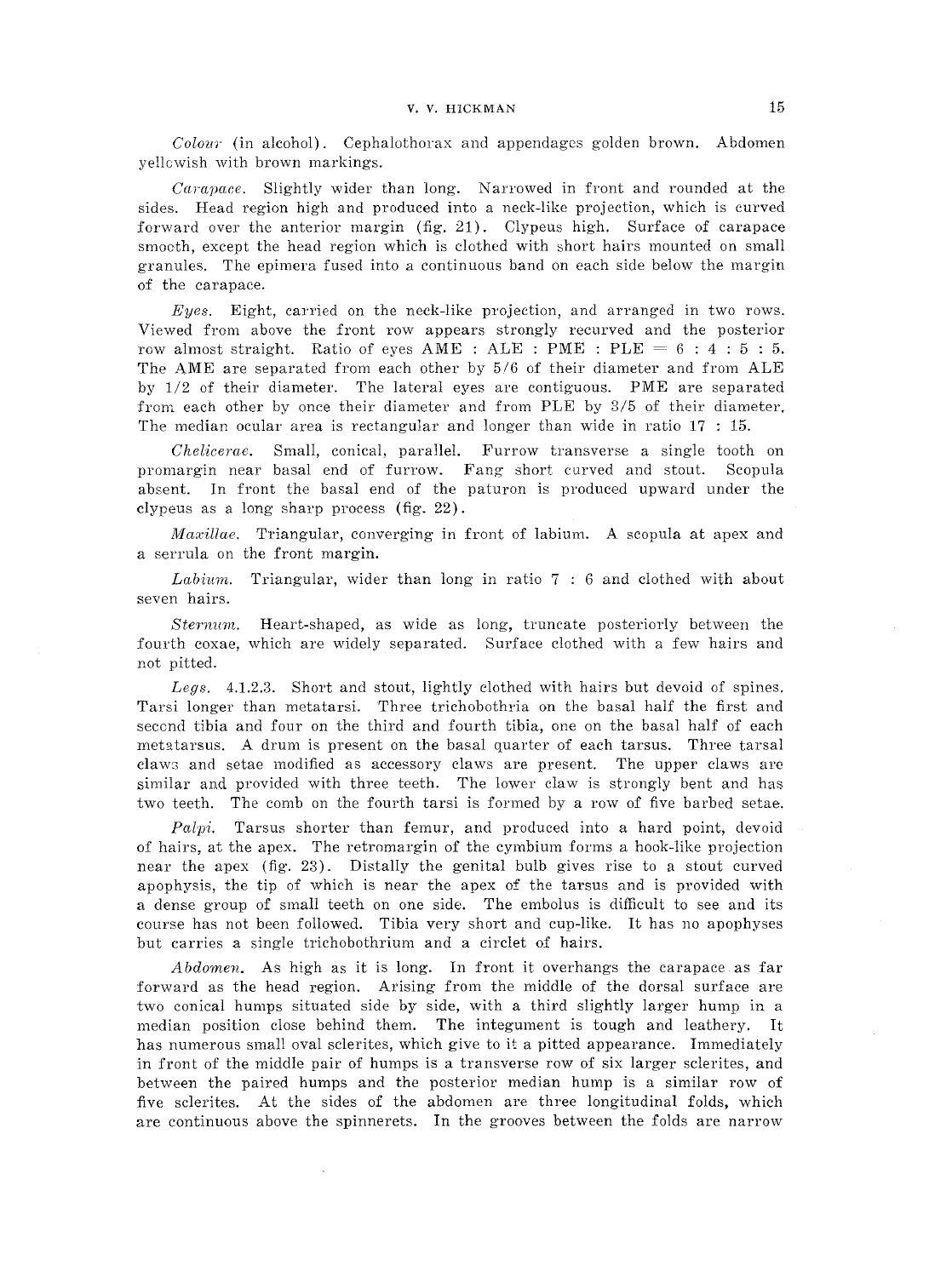chitinous bars. On the ventral side is a well developed epigastric scute, which is fused with the pulmonary plates on either side and also with a small crescentic plate above the petiolus. The pulmonary spiracles open in a noteh on each side of the posterior margin of the epigastric scute. Behind the posterior lateral angles of the scute are two rounded sclerites, one on each side. The spinnerets, colulus and anal tubercle are surrounded by a thick annular chitinous tube, on the ventral surface of which is a short median transverse slit, which forms the opening of the tracheal spiracle. The colulus is small and furnished with three small hairs. There are six spinnerets, the anterior pair being the largest.

| FEMALE          |        |         |            |            | mm.       |        |
|-----------------|--------|---------|------------|------------|-----------|--------|
|                 |        |         |            |            | 1.740     |        |
|                 |        |         |            |            | $0 - 696$ |        |
|                 |        |         |            |            | 0.580     |        |
|                 |        |         |            |            | 1.508     |        |
|                 |        |         |            |            | 1.276     |        |
| Leg.            | Femur  | Patella | Tibia      | Metatarsus | Tarsus    | Total  |
|                 | 0.4110 | 0.2192  | $0 - 2055$ | 0.1781     | 0.2329    | 1.2467 |
| $2 \dots \dots$ | 0.3699 | 0.2055  | 0.1918     | 0.1781     | 0.2466    | 1.1919 |
| $3 \dots \dots$ | 0.3151 | 0.1918  | 0.2055     | 0.1918     | 0.2466    | 1.1508 |
| 4               | 0.5343 | 0.2466  | 0.3425     | 0.2605     | 0.2877    | 1.6714 |
| Palp            | 0.1507 | 0.0959  | 0.0822     |            | 0.1644    | 0.4932 |
|                 |        |         |            |            |           |        |

*Colour* (in alcohol). As in the male.

*Carapace.* Resembles that of the male except that the cephalic region is not elevated to the same extent (fig.  $24$ ).

*Eyes\_* Eight, arranged in two rows. Viewed from above the front row appears strongly recurved and the posterior row almost straight. Ratio of eyes AME : ALE : PME : PLE =  $7:5:5:6$ . The AME are separated from each other and from ALE by 5/7 of their diameter. Lateral eyes contiguous. PME separated from each other by 6/5 of their diameter and from PLE by once their diameter. Median ocular area wider behind than in front in ratio 17 : 16. Its length is greater than its posterior width in ratio 20 : 17.

*Chelicerae, maxillae, labium, sternum* and *legs* as in the male.

*Palpi.* Small, lightly clothed with hairs, those on the tarsus being barbed. A single trichobothrium on the tibia and a drum on the apical half of the tarsus. No tarsal claw is present.

*Abd01nen.* When viewed from above somewhat rhomboidal in outline. Not as high as in the male. The dorsal surface is raised into three large conical humps, which are situated in a similar position to those of the male. In addition to these there are two smaller lobes, one on each side, nearer the front of the abdomen (fig. 25). The integument is studded with small rounded sclerites. The epigastric scute is not fused with the pulmonary plates nor with the crescent-shaped sclerite above the petiolus. Spinnerets as in the male. The epigynum occupies the middle of the epigastric scute. It is a somewhat rectangular plate having a median depression, which leads into a crescent-shaped aperture anteriorly.

*Locality.* The type specimens, male and female were collected in gorse at the Punch Bowl, Launceston, Tasmania, 23rd May, 1930. Other specimens have been taken in low shrubs at Lenah Valley, and in grass tussocks at East Risdon.

*Ulesanis trituberculata* and *U. cygnea* differ from each other in the form of the abdomen. The presence of a large posterior median hump distinguishes both species from the two Queensland forms, *U. sex:tuberculata* Keys. and *U. rotunda* (Keys.), and from the three New Zealand species *U. excussa* (Urquhart), *U. lacunasa* (Urquhart) and *U\_ quadmta* (Cambridge). The Fijian spider, *U. personata* L. Koch differs from the two Tasmanian species in having a strongly pitted carapace.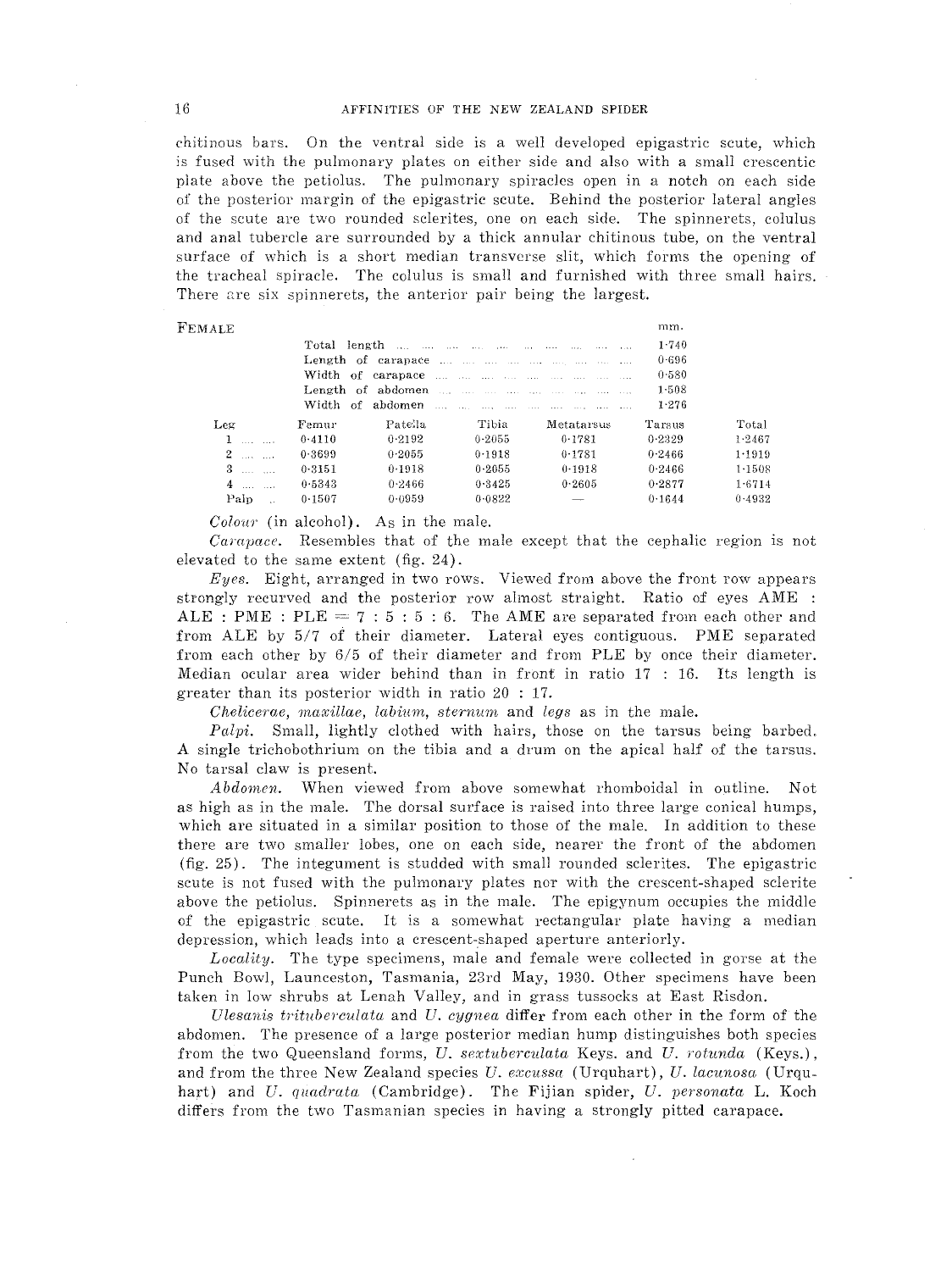

Ulesanis *trituberculata* sp. nov. Fig. 21: Lateral view of male. Fig. 22: Chelicera of male.<br>Fig. 23: Male palp. Fig. 24: Carapace of female. Fig. 25: Dorsal view of female.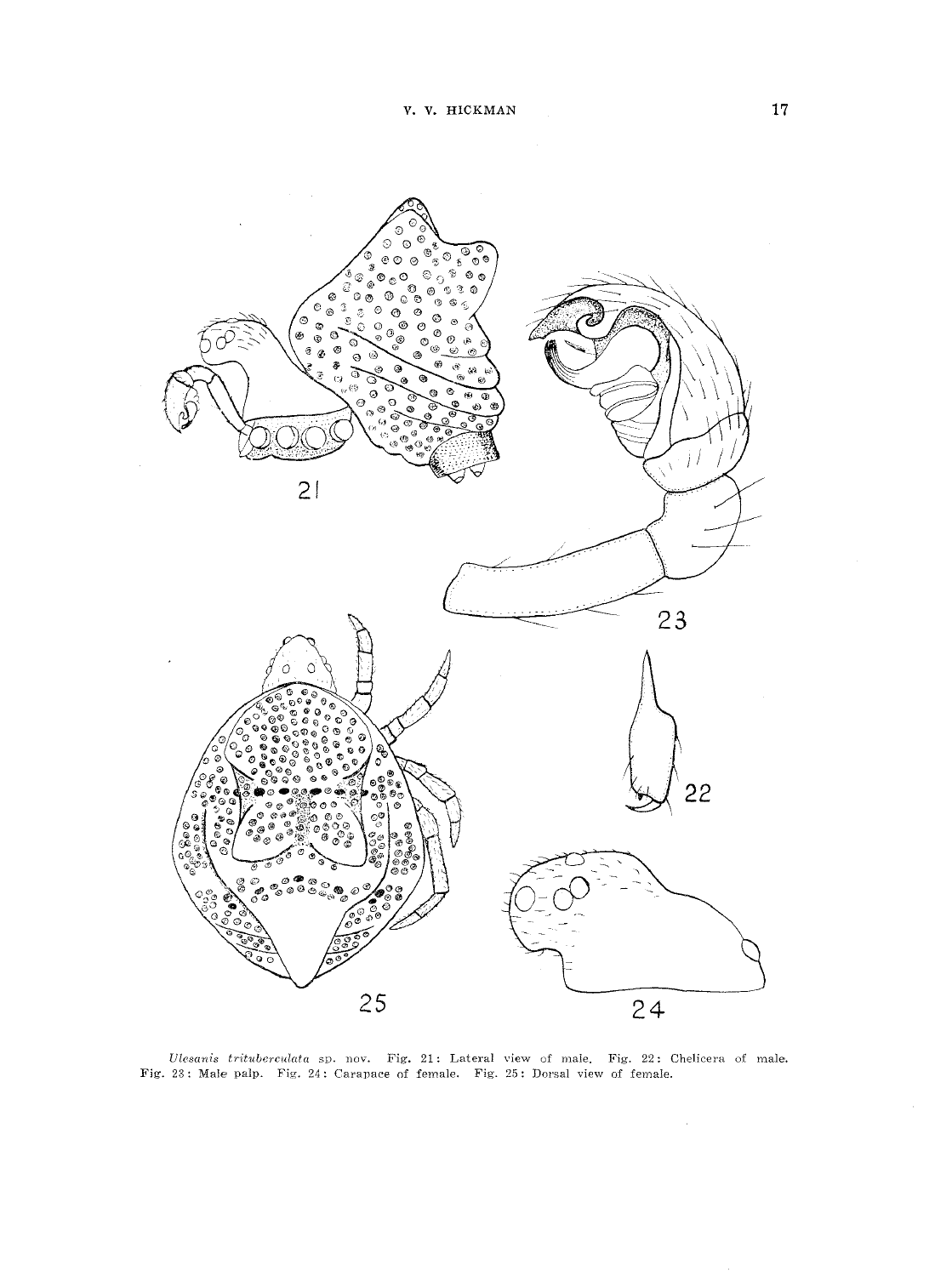## 18 **AFFINITIES OF THE NEW ZEALAND SPIDER**

## Genus **Atkinsonia** *Cambridge* 1879

The genus *Atkin80nia* was founded on the characters of a small New Zealand spider, which Cambridge described under the name of *Atkinsonia ncma.* The definition of the genus and the description of the species are adequate for the identification of the spider but not in sufficient detail to indicate the true affinities of the species. Simon (1894, p. 546) regarded the spider as belonging to his group Theridieae, whilst Dalmas (1917, p. 358) and Bryant (1933, p. 10) have abandoned the genus *Atkinsonic[* and have placed the spider in the genus *Dipoenn* Thorell, which belongs to Simon's group Dipoeneae.

Through the courtesy of Mr. C. L. Wilton I have received from Mangarei, New Zealand, two adult males and one adult female of *Atkinsonia nana*. An examination of these specimens shows quite clearly that the spider is much more closely related to genera in the sub-family Phoroncidiinae than it is to the genus *Dipoena.* Several features mentioned by Cambridge (1879, p. 691) suggested that this might be the case. For example, he describes the cuticle of the abdomen as being 'somewhat coriaceous, thickly covered with pock-like markings' and states that' the spinners are enclosed within a kind of sheath-like circular border'. These features are not possessed by members of the genus *Dipoena* but are characteristic of genera belonging to the Phoroncidiinae.

It seems necessary, therefore, to re-establish the genus *Atkinsonia,* to amplify the definition which Cambridge has given and to redescribe the species, *Atkinsonia nana*, in greater detail.

*Definition of the Genus.* Cephalothorax short and convex. Front of head region projecting over the clypeus, which is high. Eight eyes in two rows. Front row strongly recurved, posterior row almost straight. Lateral eyes contiguous. Median ocular area nearly square. Legs short and slender, 4.1.2.3. Tarsi longer than metatarsi. Chelicerae small and short, their length being less than the height of the clypeus. Tarsus of male palp produced into a narrow conical point at apex. Palp of female ending in a broad spatulate toothed claw. Front of abdomen projecting over base of carapace. Cuticle of abdomen coriaceous. Epigastric scute well developed. Spinnerets and anal tubercle surrounded by a chitinous ring.

|                     |        |                    |        |            | mm.    |        |
|---------------------|--------|--------------------|--------|------------|--------|--------|
|                     |        |                    |        |            | 1.5660 |        |
|                     |        | Length of caravace |        |            | 0.5800 |        |
|                     |        |                    |        |            | 05754  |        |
|                     |        |                    |        |            | 1.1600 |        |
|                     |        |                    |        |            | 0.9316 |        |
| Leg                 | Femur  | Patella            | Tibia  | Metatarsus | Tarsus | Total  |
|                     | 0.4110 | 0.2055             | 0.2740 | 0.2192     | 0.2740 | 1.3837 |
| $2 \ldots \ldots$   | 0.3973 | 0.2055             | 0.2466 | 0.2192     | 0.3014 | 1.3700 |
| $3 \ \dots \ \dots$ | 0.3699 | 0.2055             | 0.2603 | 0.2192     | 0.3151 | 1.3700 |
| 4                   | 0.4110 | 0.2191             | 0.3425 | 0.2466     | 0.3425 | 1.5618 |
| Palp                | 0.1507 | 0.0822             | 0.0822 |            | 0.2603 | 0.5754 |
|                     |        |                    |        |            |        |        |

## Atkinsonia nana Cambridge

*COIOUT* (in alcohol). Carapace, palpi, chelicerae, legs, maxillae and sternum reddish brown, the legs having dark infuscation underneath. Head region with a median brown area. Dorsal surface of abdomen yellowish with a longitudinal brown area in the middle and on each side. Ventral surface yellowish brown with reddish brown epigastric scute and sclerites.

*Carapace.* Slightly longer than wide. Narrowed in front, rounded at the sides. Head region high and projecting over the clypeus in front. The height of the clypeus is greater than the length of the chelicerae. Surface lightly clothed with hairs. Four long setae in a transverse row on posterior part of head region.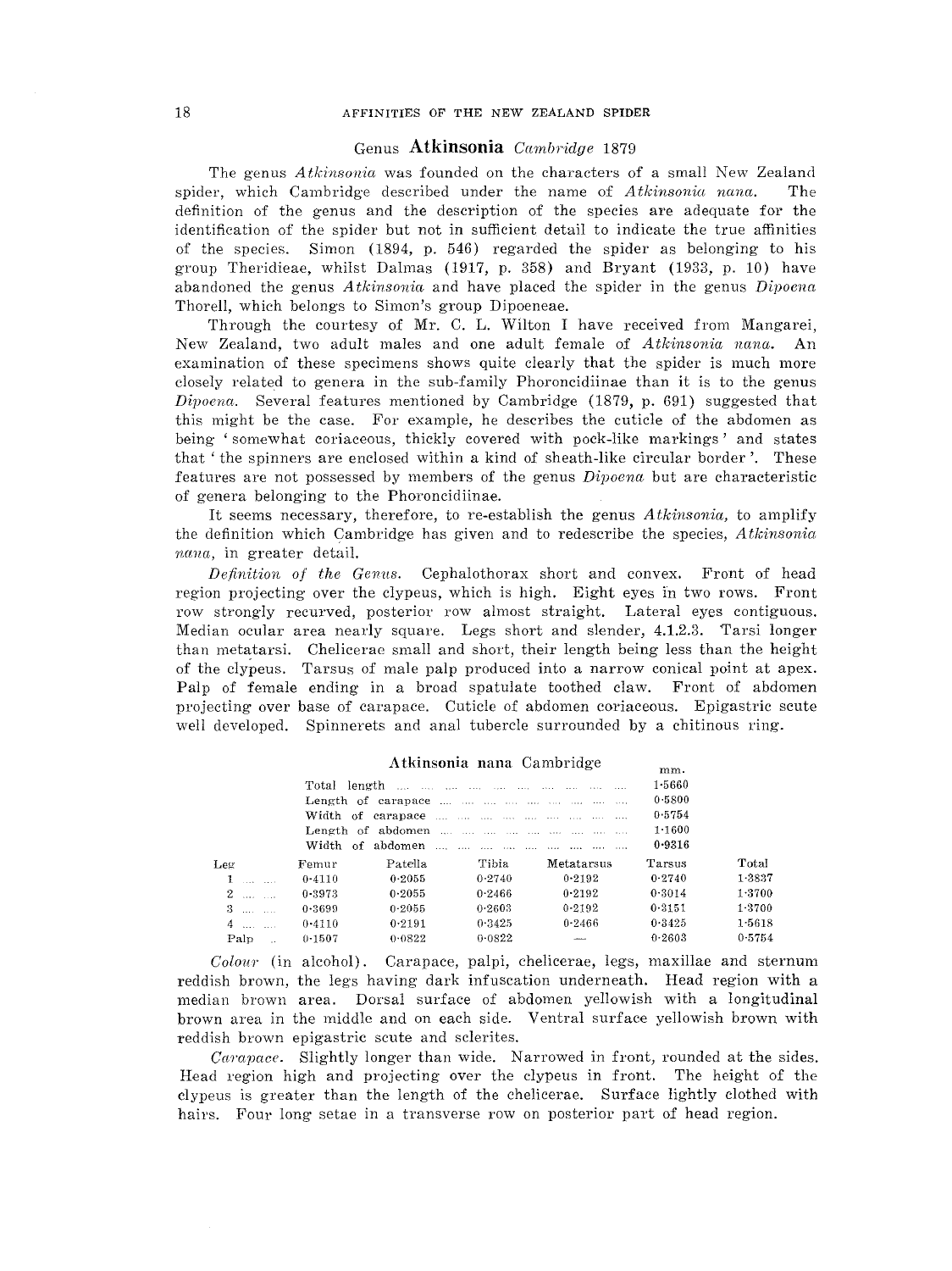#### **V. V. HICKMAN** 19

*Eyes.* Eight, arranged in two rows, which occupy the full width of the carapace in front. Viewed from above the anterior row is recurved and the posterior row is straight. Ratio of eyes  $\text{AME}: \text{ALE}: \text{PME}: \text{PLE} = 4:4:6:4$ . The AME are separated from each other by about once their diameter and from ALE by 1/4 of their diameter. PME are separated from each other and from PLE by 1/2 their diameter. The lateral eyes are contiguous, the median ocular area is slightly wider behind than in front in ratio 13 : 12, and is longer than its posterior width in ratio 14 : 13. The eyes are surrounded by black rims.

*Chelicerae.* Small and conical. Teeth and scopula absent. Fang long, slender and curved (fig. 26). In a position of rest the right and left fangs lie transversely, one behind the other.

*Maxillae.* Triangular, converging in front of labium, provided with a scopula at the apex and a serrula on front margin.

*Labium.* Triangular, wider than long, rounded at the base, clothed with about ten hairs.

*Sternum.* Shield-shape, wider than long in ratio 27 : 25. Truncate posteriorly between the fourth coxae, which are widely separated. Front margin excavated round the base of labium. Surface convex, lightly clothed with long hairs.

*Legs.* 4.1.2.3. Lightly clothed with hairs. Spines absent. One basal and one apical bristle on dorsal side of each patella and  $1 - 1$  bristles on dorsal side of each tibia. Two trichobothria on first and second tibia, three on the third and four on the fourth; one on each metatarsus. A drum is present near the base of each tarsus. Three tarsal claws. Upper claws of the first, second and fourth legs have five prolateral teeth and a single retrolateral tooth, those of the third leg have five prolateral teeth and one retrolateral tooth on the pro-claw and one prolateral tooth and five retrolateral teeth on the retro-claw. The lower claw is very small and strongly bent. Tarsi are longer than metatarsi.

*Palpi.* The tarsus ends in a short conical projection which terminates in a hard point. The alveolus is oval in outline. Its apical margin is thickly chitinized and indented by a notch. On each side of the notch the margin forms a small lobe which carries a few coarse setae, those on the outer lobe being stouter than those on the inner lobe. The genital bulb is ovoid and bears a short thorn-like apophysis situated near the notch in the apical margin of the alveolus. The embolus is short and ends in a black point near the apophysis (fig. 27). The tibia is short and has the form of a shallow cup. It is provided with a single trichobothrium and is devoid of apophyses. Femur shorter than tarsus.

*Abdomen.* Oval, somewhat pointed posteriorly. Anterior part overhangs the carapace. Integument tough and coriaceous. It has a pitted appearance due to the presence of numerous small rounded sclerites carrying long hairs. Near the middle of the dorsal surface are two conspicuous muscle spots. At the sides the abdomen forms two longitudinal folds. The groove between the folds contains a row of sclerites. The ventral surface is covered anteriorly by an epigastric scute, which extends forward and surrounds the base of the petiolus. On each side the scute incorporates the elongated pulmonary plate. Behind the posterior lateral angles of the epigastric scute and extending backwards towards the spinnerets is a longitudinal row of four small sclerites on each side. In a median position between the epigastric scute and spinnerets are two pairs of small sclerites (fig. 28). The spinnerets and anal tubercle are surrounded by a chitinous ring, on the ventral side of which is the median tracheal spiracle. No colulus is present.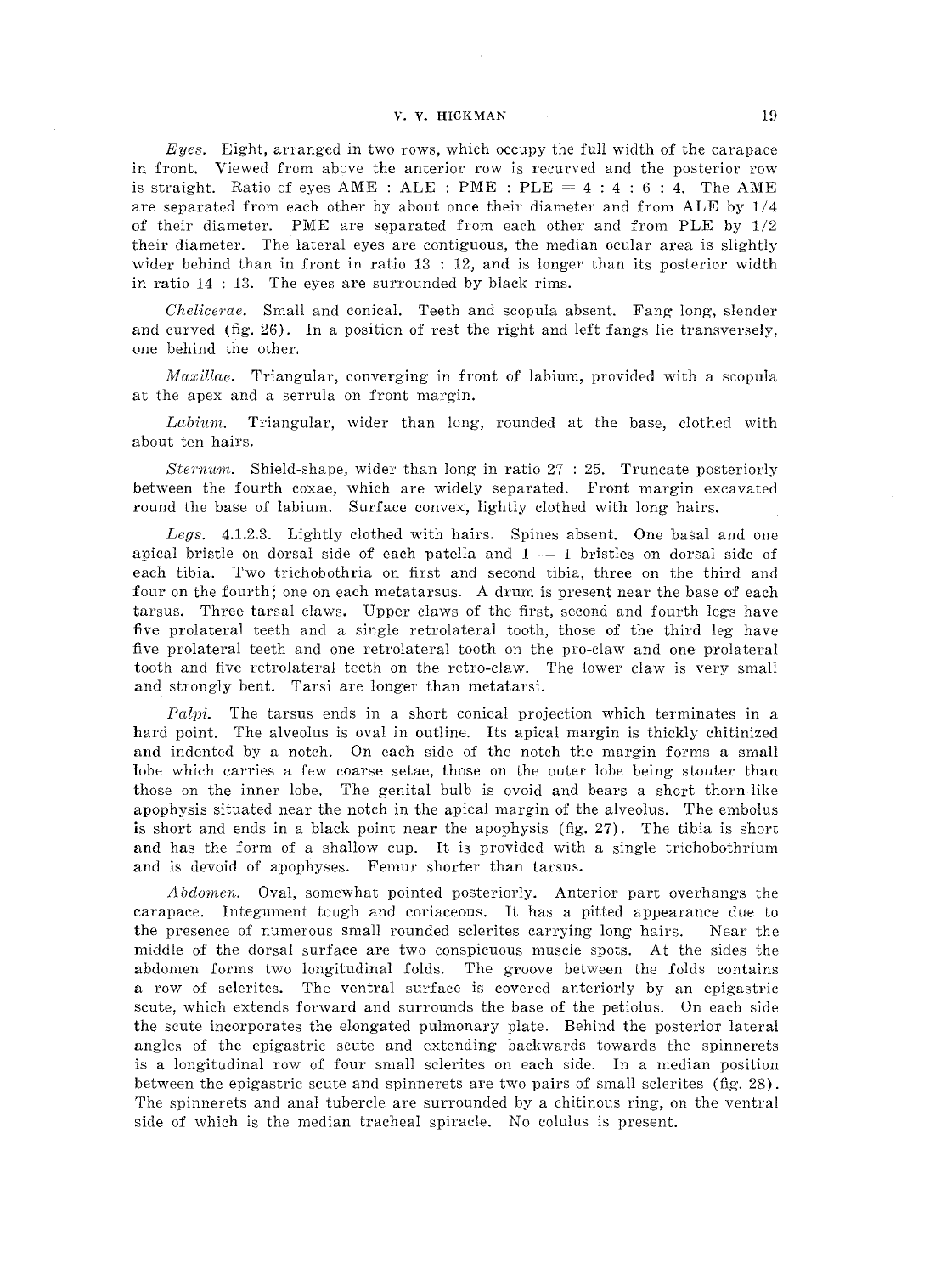

Atkinsonia nana Cambridge. Fig. 26: Chelicera of male. Fig. 27: Male palp. Fig. 28: Scutes on ventral surface of abdomen of male. Fig. 29: Epigynum of female in surface view.

| FEMALE                             |        |         |        |                  | mm.    |            |
|------------------------------------|--------|---------|--------|------------------|--------|------------|
|                                    |        |         |        |                  | 1.6240 |            |
|                                    |        |         |        |                  | 0.5800 |            |
|                                    |        |         |        | 0.5500<br>1.2760 |        |            |
|                                    |        |         |        |                  |        |            |
|                                    |        |         |        |                  | 0.9860 |            |
| Leg                                | Femur  | Patella | Tibia  | Metatarsus       | Tarsus | Total      |
|                                    | 0.4521 | 0.1918  | 0.2740 | 0.2329           | 0.2877 | $1 - 4385$ |
| $2 \ldots \ldots$                  | 0.4247 | 0.2055  | 0.2740 | 0.2329           | 0.3288 | 1.4659     |
| $3 -  - $                          | 0.4110 | 0.2192  | 0.2740 | 0.2329           | 0.3836 | 1.5207     |
| $4 \cdot \ldots \cdot \cdot \cdot$ | 0.5069 | 0.2603  | 0.3699 | 0.2740           | 0.4110 | 1.8221     |
| Palp                               | 0.1370 | 0.0822  | 0.0959 | -                | 0.1781 | 0.4932     |

The female closely resembles the male and only the following structures need be described.

Palpi. Tarsal segment longer than femur. Patella and tibia very short. Tarsus clothed with barbed hairs. Tarsal claw wide, spatulate and concave underneath. It has seven teeth on its front margin and presents the appearance of a small rake. It resembles the claw of  $Hadrotarsus$  ornatus.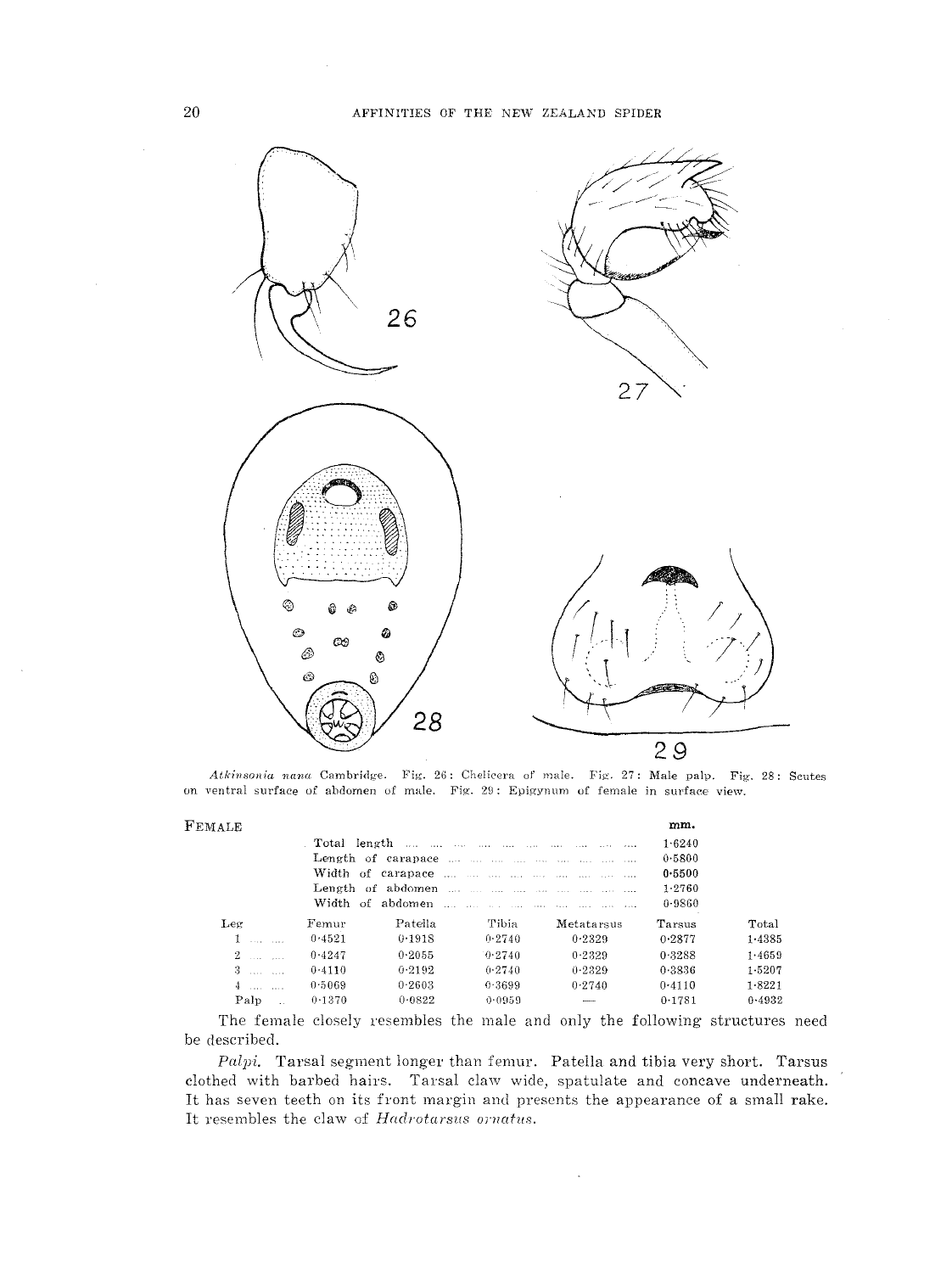### V. V. HICKMAN 21

*Epigynum.* Occupies a large portion of the epigastric scute. In surface view it has the form shown in fig. 29.

*Locality.* Mangarei, New Zealand. Mr. C. L. Wilton collected the female on 28th July, 1944, and the males on 24th September, 1944.

#### Atkinsonia petricola sp. nov.

| Male              |        |         |        |            | mm.    |            |
|-------------------|--------|---------|--------|------------|--------|------------|
|                   |        |         |        |            | 1.740  |            |
|                   |        |         |        |            | 0.754  |            |
|                   |        |         |        |            | 0.638  |            |
|                   |        |         |        |            | 1.218  |            |
|                   |        |         |        |            | 1.160  |            |
| Leg               | Femur  | Patella | Tibia  | Metatarsus | Tarsus | Total      |
|                   |        |         |        |            |        |            |
|                   | 0.5206 | 0.2055  | 0.3288 | 0.2740     | 0.3014 | $1 - 6303$ |
| $2 \dots \dots$   | 0.4932 | 0.2055  | 0.3151 | 0.2466     | 0.2877 | 1.5481     |
| $3 \ldots \ldots$ | 0.4247 | 0.2055  | 0.2877 | 0.2192     | 0.3288 | 1.4659     |
| $4 \dots \dots$   | 0.5343 | 0.2329  | 0.3973 | 0.2877     | 0.3836 | 1-8358     |

*Colour* (in alcohol). Carapace reddish brown with dark margin. Legs reddish brown above becoming darker underneath. Palpi chelicerae, maxillae, labium and sternum reddish brown. Dorsal surface of abdomen yellow marked with a pattern of irregular transverse black bars and round reddish spots (fig. 30). Sides yellow with black markings. Ventral surface reddish brown.

*Carapace.* Strongly convex, rounded at the sides and narrowed in front. Cephalic part high and projecting forward over the clypeus (fig. 31). Thoracic groove V-shaped. Radial grooves indistinct. Dorsal surface of head region clothed with light coloured hairs, which point forward. Clypeus and thoracic region devoid of hairs.

*Eyes.* Eight, arranged in two rows, which occupy the full width of the head region. Viewed from above the front row is strongly recurved and the posterior row almost straight. Ratio of eyes AME : ALE : PME : PLE =  $5:7:7:7$ . The AME dark, the other eyes pearly white. AME separated from each other by once their diameter and from ALE by 3/5 of their diameter. Lateral eyes contiguous and projecting slightly at the sides. PME oval and separated from each other by 217 of their long diameter and from PLE by once their long diameter. Median ocular area wider in front than behind in ratio 14 : 13 and longer than its anterior width in ratio 17 : 14.

*Chelicerae.* Small and conical. Teeth and scapula absent. Fang long slender and curved, its length being greater than that of the paturon. In a position of rest the left and right fangs cross each other (fig. 32).

*Maxillae.* Triangular, converging in front of labium, furnished with a well developed serrula on the front margin and a scopula near the inner apical angle.

*Labium.* Triangular, rounded at the base and truncate at the apex. Wider than long in ratio 12 : 10. Clothed with a few hairs.

*Sternum.* Shield-shape, as wide as long, convex, truncate between the fourth coxae, which are widely separated. Margin rebordered and forming pointed projections between the bases of the coxae. Surface slightly pitted and clothed with fine hairs.

*Legs.* 4.1.2.3. Lightly clothed with fine hairs, those on the tarsi and metatarsi being barbed. Spines are absent. A basal and apical bristle on the dorsal side of each patella and  $1 - 1$  bristles on the dorsal side of each tibia. Four trichobothria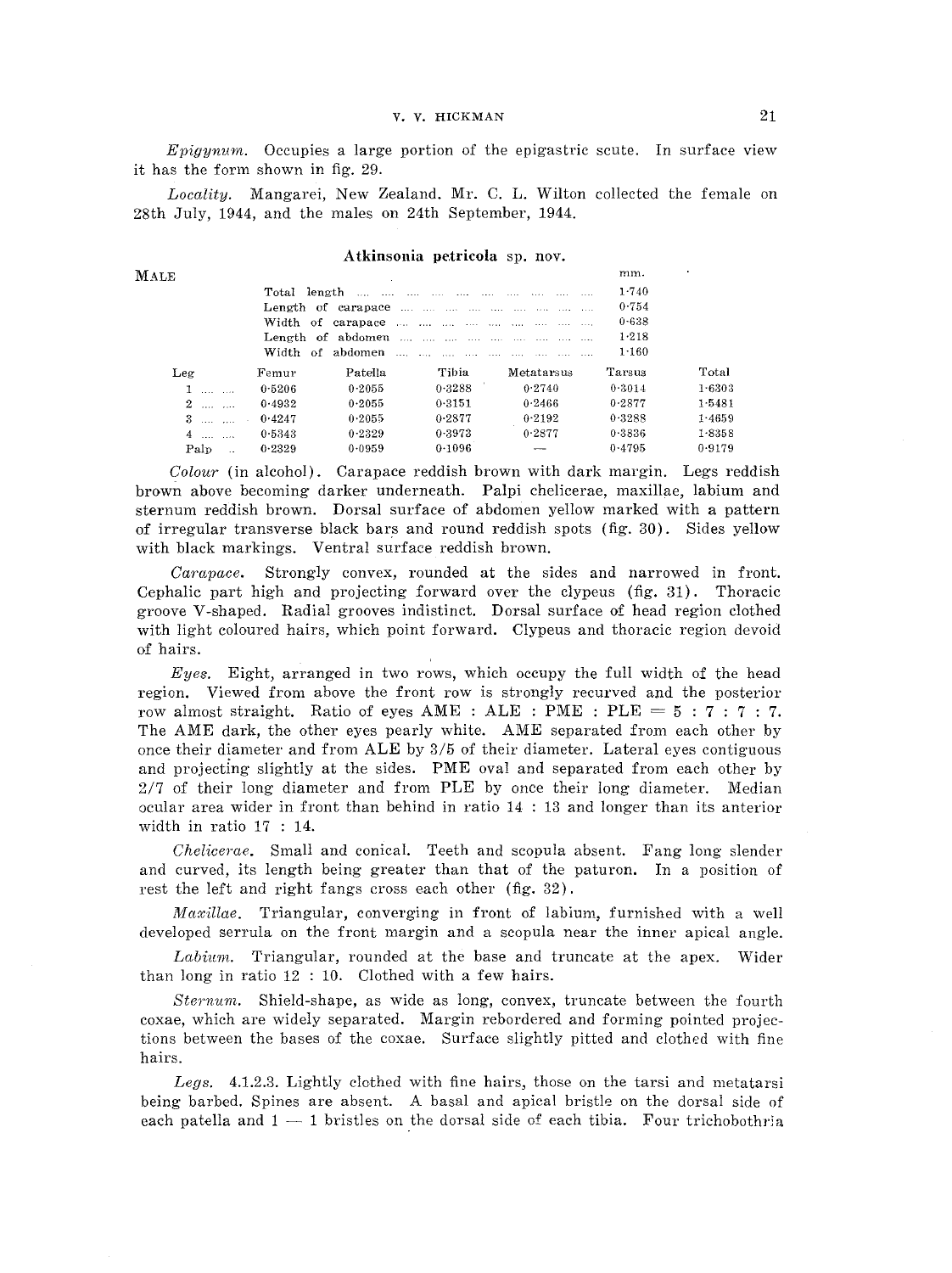on the first three tibiae and five on the fourth. A single trichobothrium on each metatarsus near the middle. Tarsi longer than metatarsi. Three tarsal claws and setae modified as accessory claws are present. The upper claws are similar and have four teeth on the promargin and one on the retromargin. The lower claw is bent at a right angle and has one small tooth. The comb on the fourth tarsi is formed by a longitudinal row of six barbed setae. A small drum is present on the dorsal side of the tarsi near the base.

Palpi. The apex of the tarsus is narrow and conical. It ends in a hard black point (fig. 33). The alveolus is oval in shape. The middle of its apical margin is thickly chitinised and notched. On each side of the notch the margin is fringed with about six strong setae, which extend inwards across the bulb. Near the centre of the bulb is a short black thorn-like apophysis. The embolus is short and ends at one side of the apophysis. The tibia and patella are short and without apophyses. There is a single trichobothrium on the tibia.

*Abdomen.* Partly overlaps the carapace. The length is slightly more than the width. The integument is tough and leathery, having a punctate appearance due to the presence of numerous small rounded sclerites. The dorsal surface is almost flat, slightly procurved in front, rounded and somewhat undulating at the sides, clothed with short hairs and sloping posteriorly to a narrow point at the spinnerets. It is marked by <sup>a</sup> number of larger round reddish-brown sclerites arranged as shown in fig. 30. The sides of the abdomen have three longitudinal folds, which are continuous above the spinnerets. In the grooves between the folds are a number of sclerites (fig. 31). The base of the petiolus is surrounded by a chitinous ring, behind which is an epigastric scute, which incorporates on each side a large oval pulmonary plate. The anal tubercle and spinnerets are surrounded by a wide chitinous ring. On the ventral surface of the ring is the median tracheal spiracle. There are six spinnerets, the anterior pair being the largest. No colulus is present.

| FEMALE            |              |            |            |                | mm.       |        |
|-------------------|--------------|------------|------------|----------------|-----------|--------|
|                   |              |            |            |                | $1 - 740$ |        |
|                   |              |            |            |                | 0.754     |        |
|                   |              |            |            |                | 0.580     |        |
|                   |              |            |            |                | 1.334     |        |
|                   |              |            |            |                | 1.334     |        |
| Leg               | Femur        | Patelia    | Tibia      | Metatarsus     | Tarsus    | Total  |
| $1 \ldots \ldots$ | 0.5069       | 0.2055     | 0.3014     | 0.2603         | 0.2877    | 1.5618 |
| $2 \dots \dots$   | 0.4658       | 0.2055     | 0.2877     | 0.2466         | 0.3151    | 1.5207 |
| $3 \dots \dots$   | 0.4247       | $0 - 2055$ | $2 - 2877$ | 0.2329         | 0.3425    | 1.4933 |
| $4 \ldots \ldots$ | 0.5480       | 0.2329     | 0.3973     | 0.2877         | 0.3836    | 1.8495 |
|                   | Palpi 0.1370 | 0.0822     | 0.0822     | <b>Soldier</b> | 0.1644    | 0.4658 |

The female resembles the male in size, general appearance and colouration. However, the dark areas on the abdomen are usually smaller and may consist of a single irregular patch of black passing transversely across the middle of the dorsal surface.

 $Palpi$ . Tarsus longer than femur. Tibia and patella very short. A single trichobothrium on tibia. Tarsus lightly clothed with barbed hairs. Tarsal claw broad, rake-like and provided with nine teeth.

*Epigynum.* In surface view the epigynum appears as a small aperture with a rounded anterior lip. The aperture is situated on the epigastric scute in a median position slightly in front of the epigastric furrow. In transparent preparations two pairs of rounded spermatliecae are visible, the anterior pair being larger than the posterior pair  $($ fig. 34 $).$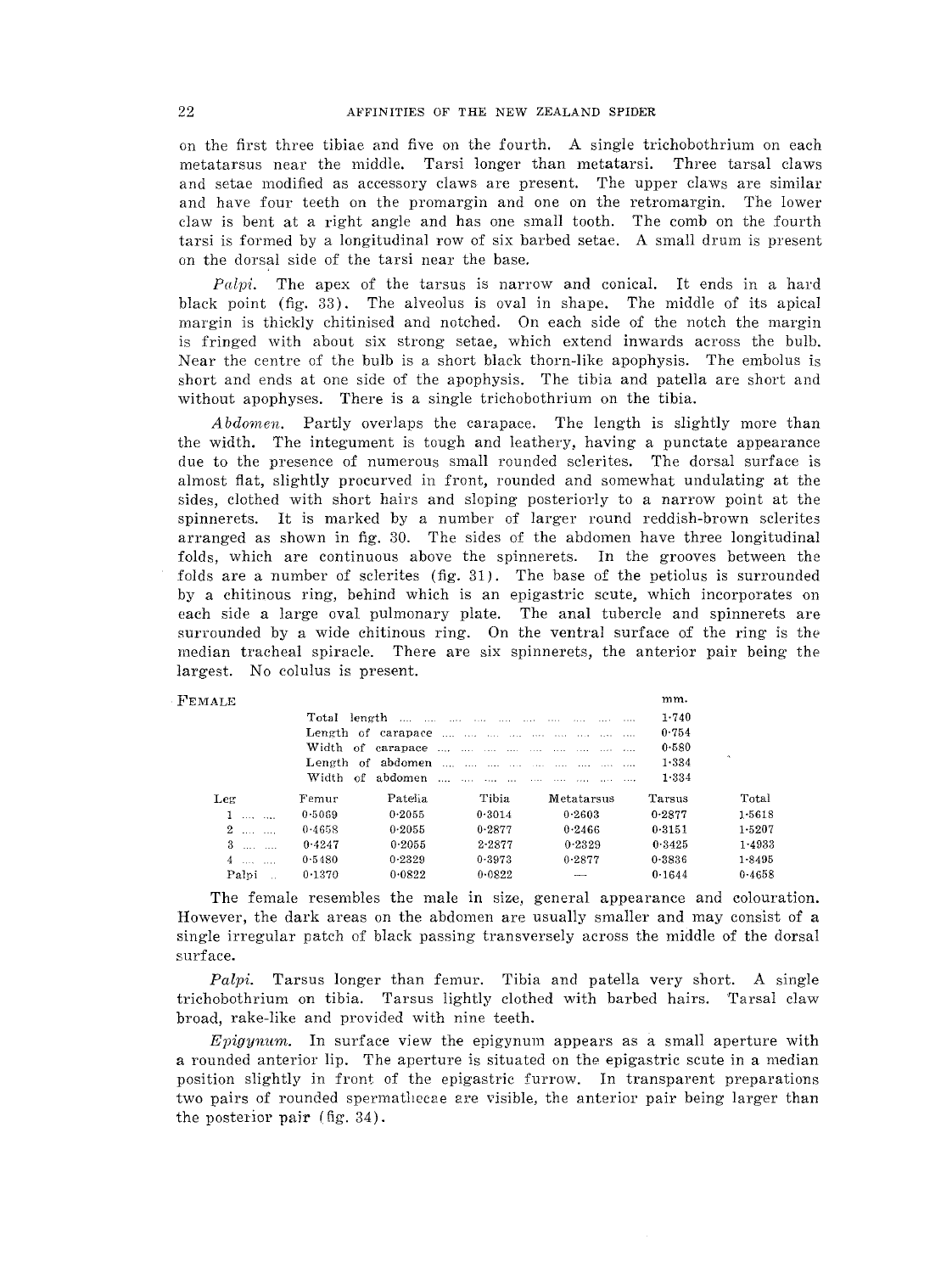

Atkinsonia petricola sp. nov. Fig. 30: Dorsal view of male. Fig. 31: Lateral view of male. Fig. 33: Male palp. Fig. 34: Epigynum of female.